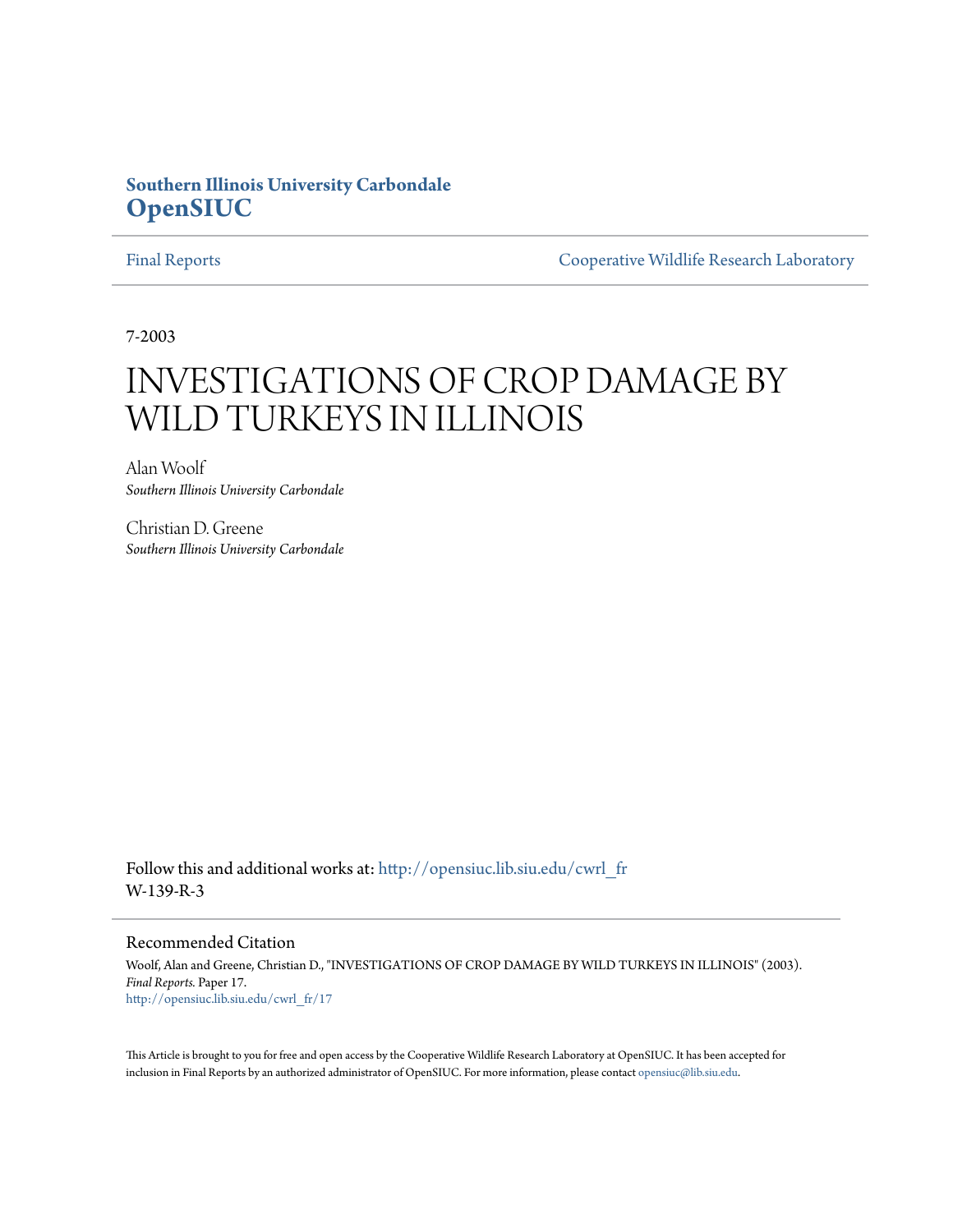# **INVESTIGATIONS OF CROP DAMAGE BY WILD TURKEYS IN ILLINOIS**

# **FINAL REPORT**

# **Federal Aid Project W-139-R-3**

**Submitted by:**

**Cooperative Wildlife Research Laboratory, SIUC**

**Presented to:**

**Division of Wildlife Resources Illinois Department of Natural Resources**

**Principal Investigator**

**Alan Woolf**

**Graduate Research Assistant** 

**Christian D. Greene** 

**July 2003**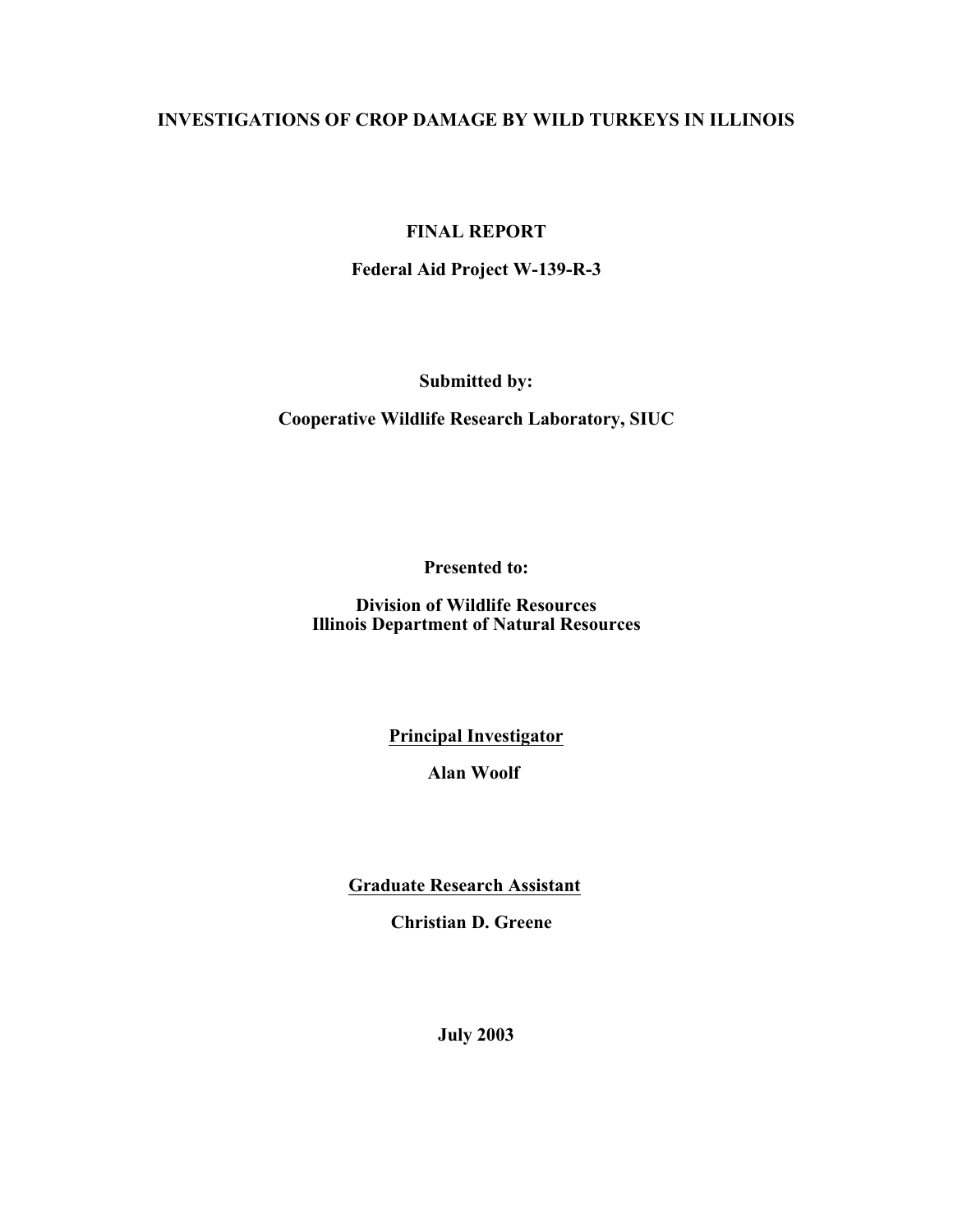# **TABLE OF CONTENTS**

| Internet Sites Internet Sites with Wildlife Crop Damage Information (All URLs were |
|------------------------------------------------------------------------------------|
| Attachments                                                                        |
| Thesis - Greene 2003                                                               |

Types and Descriptions of Crop Damage in Illinois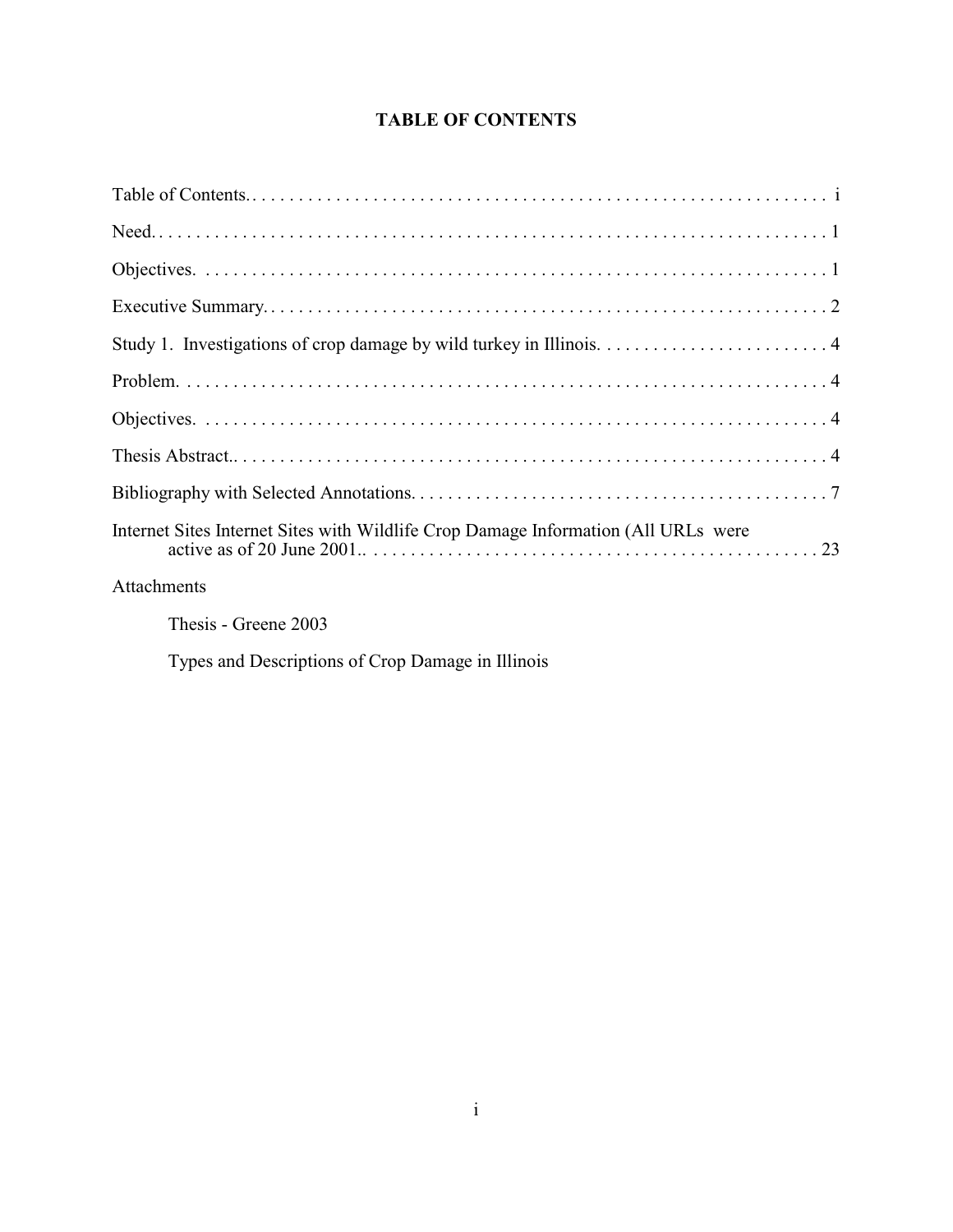## **FINAL REPORT**

### **STATE OF ILLINOIS**

### **W-139-R (1-3)**

**Project Period**: 1 July 2000 through 30 June 2003

**Project**: Investigations of Crop Damage by Wild Turkey in Illinois

Prepared by Alan Woolf Cooperative Wildlife Research Laboratory Southern Illinois University Carbondale

**NEED:** Some Illinois landowners and farm organizations have expressed concerns that increasing wild turkey (*Meleagris gallopavo*) populations are contributing to crop depredation, damaging common agricultural crops such as corn, wheat, soybeans, and milo. In addition, Illinois Department of Natural Resources (IDNR) personnel occasionally receive complaints of turkeys eating crops of various berries. As the turkey population continues to expand and increase in numbers, this issue will become more prominent. Flocks of turkeys utilizing agricultural fields tend to attract attention and turkeys may be blamed for depredation caused by other wildlife species. The IDNR Division of Wildlife Resources needs information about (1) the food habits of turkeys utilizing the agricultural landscape, (2) the frequency, seasonality, and severity of any crop depredation, (3) means of differentiating turkey damage from that caused by other wildlife species, and (4) methods for preventing turkey damage.

#### **OBJECTIVES:**

- 1. Investigate crop depredation complaints to determine whether turkeys or other species caused the damage and to characterize and quantify damage.
- 2. Investigate seasonal wild turkey food habits to characterize food use in Illinois' highly agricultural landscape.
- 3. Identify and test potential control measures to prevent or reduce depredation by wild turkeys and evaluate results.
- 4. Prepare guidelines for IDNR biologists to use in identifying/assessing reported turkey damage, and recommend measures to prevent or reduce depredation.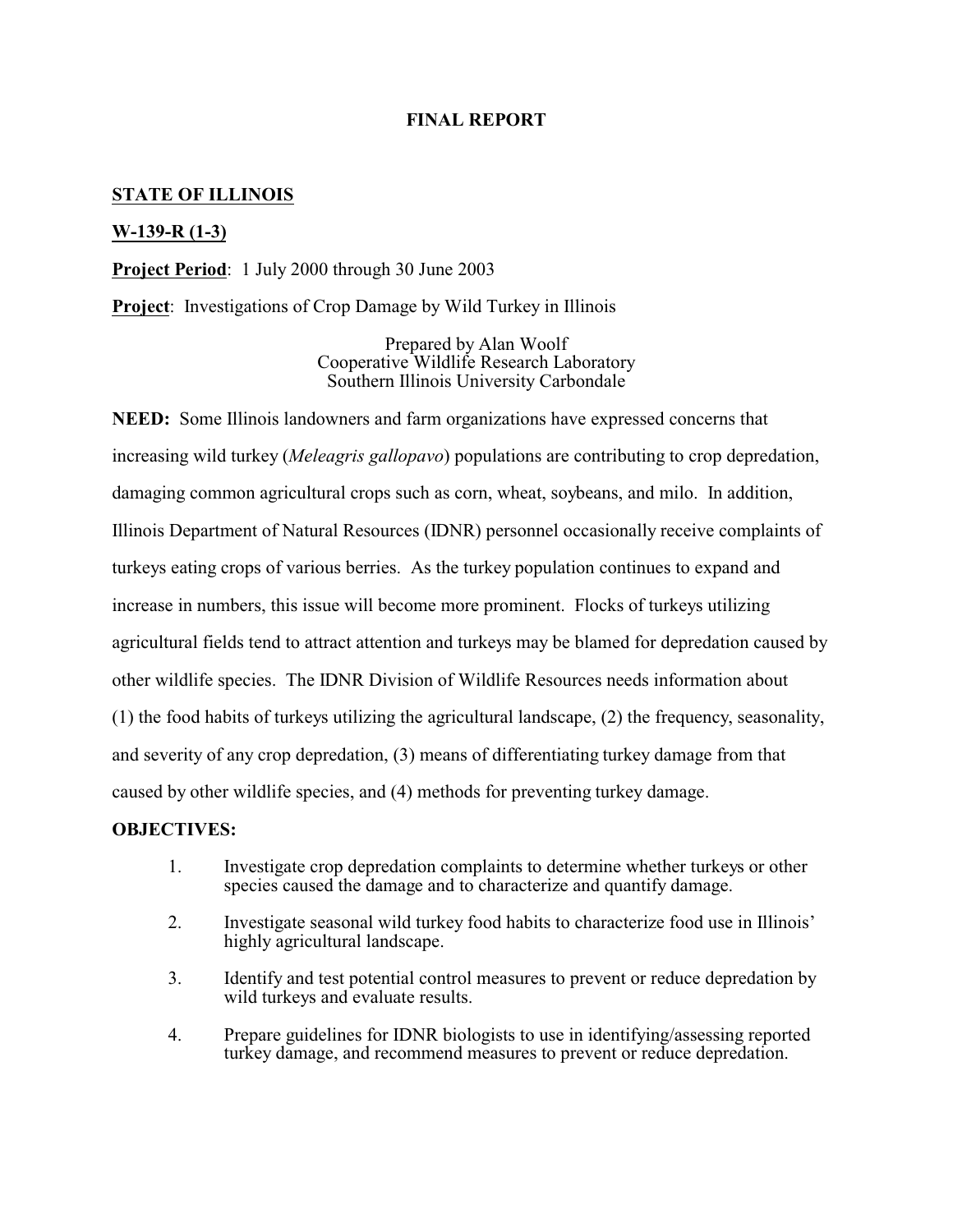5. Prepare a brochure/pamphlet/booklet for public dissemination to educate landowners and the general public about turkey crop depredation, turkey diets, and damage prevention.

#### **EXECUTIVE SUMMARY**

#### **Job 1.1. Damage Assessment**

The objective of this job was to investigate crop depredation complaints to determine whether turkeys or other species caused the damage and to characterize and quantify damage. A thesis by Greene (2003) is appended in lieu of a final report for this job. Only 1 damage complaint attributed to turkeys was reported during the project and IDNR lacked records of others. We sampled 5 corn and 4 soybean fields for damage during the 2002 growing season; corn yield also was calculated. Samples of emerging soybean plants revealed 4.7% were damaged by either white-tailed deer or woodchucks. Most (96.5%) of damage was caused by deer, but the survival rate of deer-damaged plants was 94.2%. In contrast, none of the plants damaged by woodchucks survived.

Spring sampling of corn fields detected 0.4% of plants were damaged by either deer, birds, or insects; none were damaged by turkeys. Seventy-nine deer-grazed plants were found outside sample plots and monitored; survival was 91%. Fall samples revealed damage to 1.7% of ears examined. Most damage (58.8%) was caused by corn borers and stalk rot. Avian species (except turkeys), deer, and raccoon accounted for the remainder of damage. Calculated corn yield was 167.1 + 27.5 bushels/ha. All damage sources combined accounted for a 1.3 bushel/ha reduction in yield.

#### **Job 1.2. Seasonal Food Habits**

The objective of this job was to investigate seasonal wild turkey food habits to characterize food use in Illinois' highly agricultural landscape. The purpose was to determine dietary importance of row crops to turkeys in landscapes where crop production dominated land use. Corn accounted for >45% of the foods found in spring 2002 crop and gizzard samples.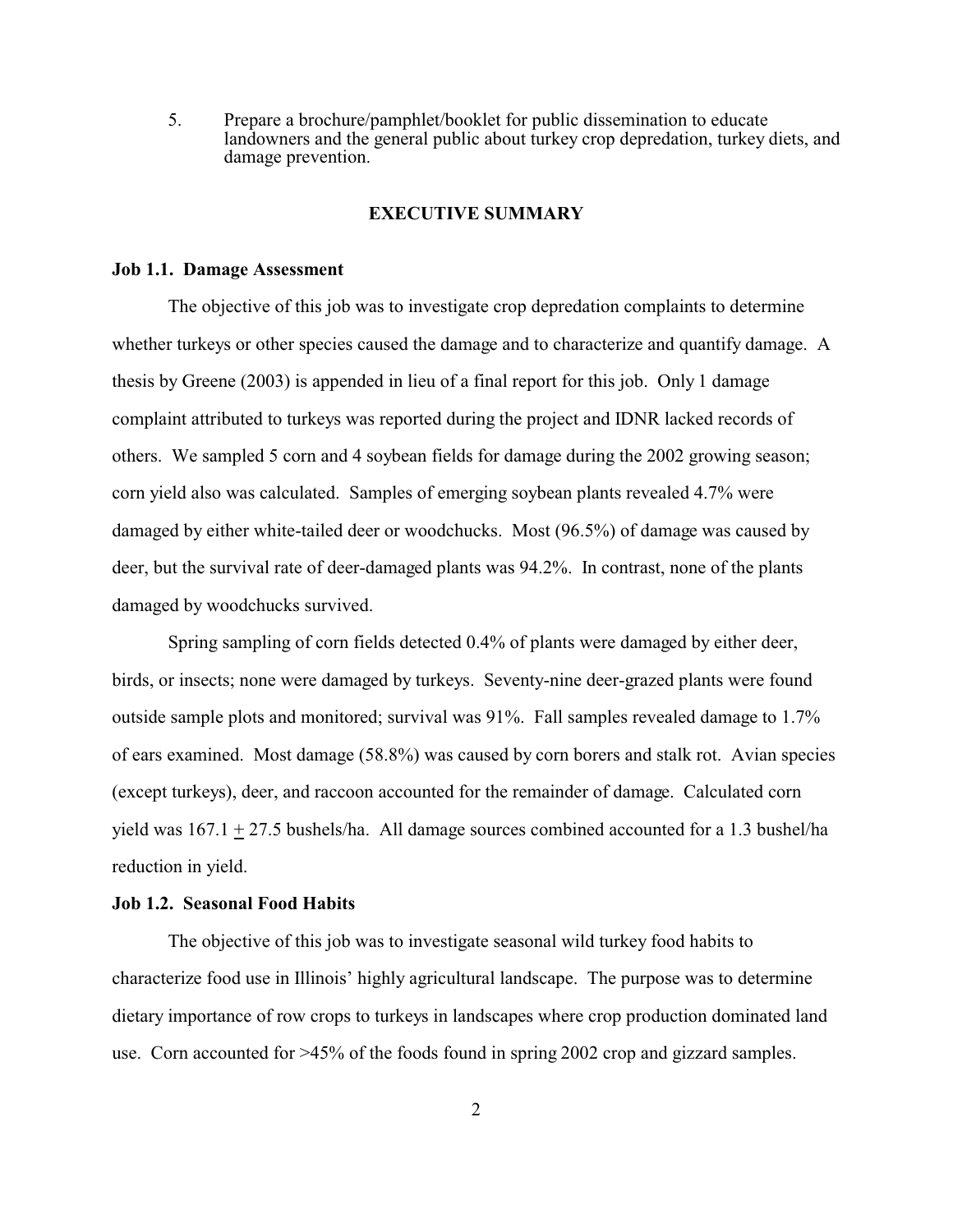However, no unweathered seeds or seedlings of any agricultural crops were found and we concluded the corn represented waste from the previous harvest. Combined fall 2001 and spring 2002 data revealed >56% of the diet was agricultural crops; corn was 47.5% of the amount. Evidence indicated that both corn and soybeans present were consumed as waste grain.

#### **Job 1.3. Depredation Control Measures**

 This job's objective was to identify and test potential control measures to prevent or reduce depredation by wild turkeys and evaluate results. Only 1 instance of reported damage occurred and we used that as an opportunity to test 1 control method. An inflatable scare device (Scarey Man, Clarratts LTD., Huntingdon, United Kingdom) was deployed along with scarecrows constructed by the landowner. Location of the devices was changed every 2-3 days. The landowner reported the problem solved within 10 days. To supplement this single test, a literature review and survey of Internet sites (included in this performance report) was conducted to identify and report on instances of depredation and potentially useful control methods.

#### **Job 1.4. Analysis and Report**

Objectives for this job were to (1) prepare guidelines for IDNR biologists to use in identifying/assessing reported turkey damage, and recommend measures to prevent or reduce depredation; and (2) prepare a brochure/pamphlet/booklet for public dissemination to educate landowners and the general public about turkey crop depredation, turkey diets, and damage prevention. The first objective was accomplished by meetings with agency staff and various performance reports, including this final report and appended documents. To achieve the objective of public education, we created a self operating PowerPoint presentation entitled *Types and Descriptions of Crop Damage in Illinois* suitable for distribution in compact disk format.

#### **LITERATURE CITED**

Greene, C. D. 2003. Use of agricultural habitats by wild turkeys (*Meleagris gallopavo*) in southern Illinois. Thesis, Southern Illinois University, Carbondale, USA.

3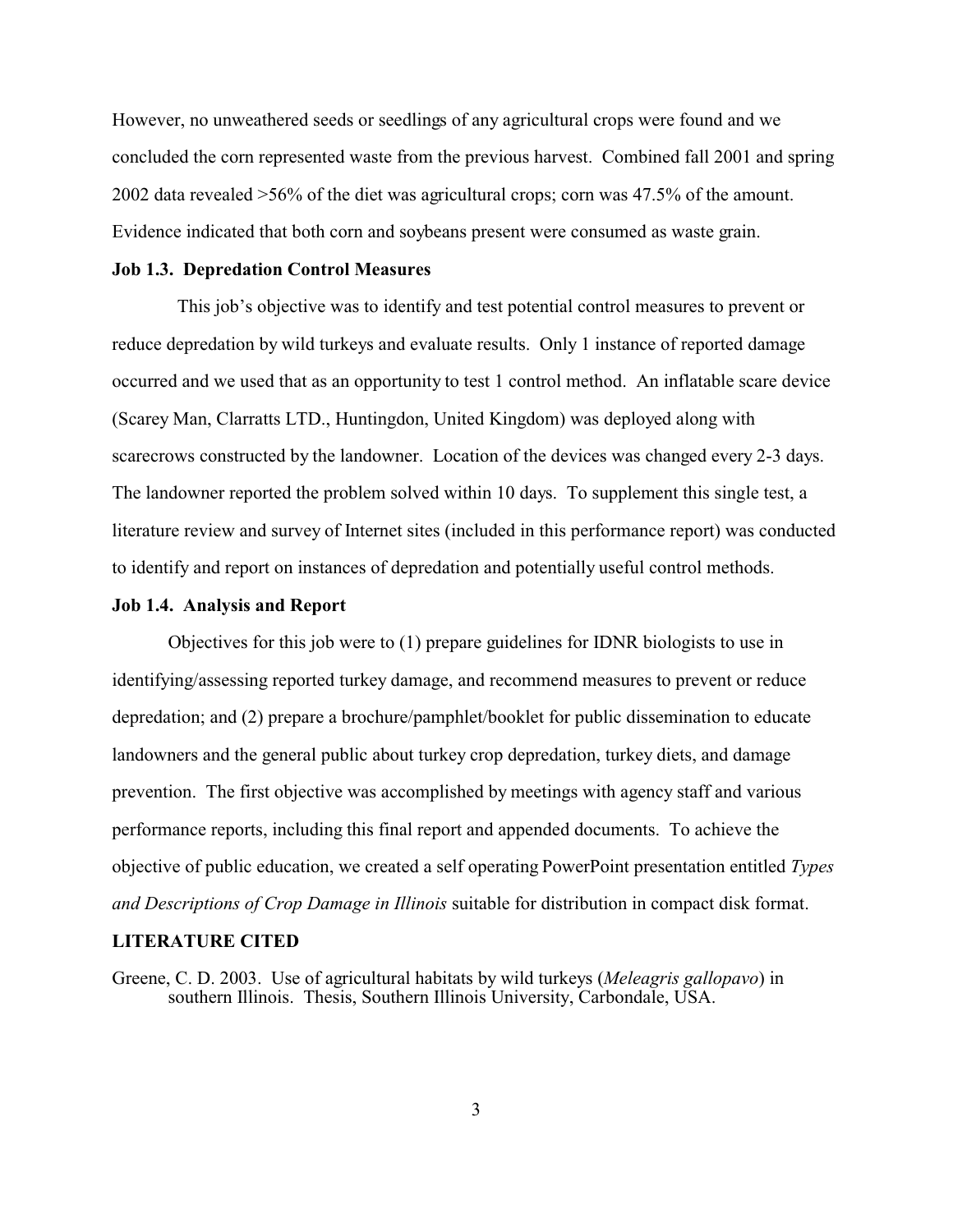#### **STUDY 1. INVESTIGATIONS OF CROP DAMAGE BY WILD TURKEY IN ILLINOIS**

**Problem:** Some Illinois landowners and farm organizations have expressed concerns that increasing wild turkey (*Meleagris gallopavo*) populations are contributing to crop depredation, damaging common agricultural crops such as corn, wheat, soybeans, and milo. As the turkey population continues to expand and increase in numbers, this issue will become more prominent. Flocks of turkeys utilizing agricultural fields tend to attract attention, and turkeys may be blamed for depredation caused by other wildlife species.

#### **Objectives:**

- 1. Investigate crop depredation complaints to determine whether turkeys or other species caused the damage and to characterize and quantify damage.
- 2. Investigate seasonal wild turkey food habits to characterize food use in Illinois' highly agricultural landscape.
- 3. Identify and test potential control measures to prevent or reduce depredation by wild turkeys and evaluate results.
- 4. Prepare guidelines for IDNR biologists to use in identifying/assessing reported turkey damage, and recommend measures to prevent or reduce depredation.
- 5. Prepare a brochure/pamphlet/booklet for public dissemination to educate landowners and the general public about turkey crop depredation, turkey diets, and damage prevention.

#### **JOB 1.1. DAMAGE ASSESSMENT**

Objective: Investigate crop depredation complaints to determine whether turkeys or other species caused the damage and to characterize and quantify damage.

A thesis by Greene (2003) is attached in lieu of a final report for Jobs 1.1 and 1.2.

Following is the abstract of Greene's (2003) thesis:

Turkey (*Meleagris gallopavo*) distribution and population abundance have increased

dramatically in the past several decades. Agricultural habitats, for instance, have been shown

capable of supporting dense populations of turkeys. As with any species, noticeable increases in

populations draw attention to possible detrimental effects. Several midwestern states have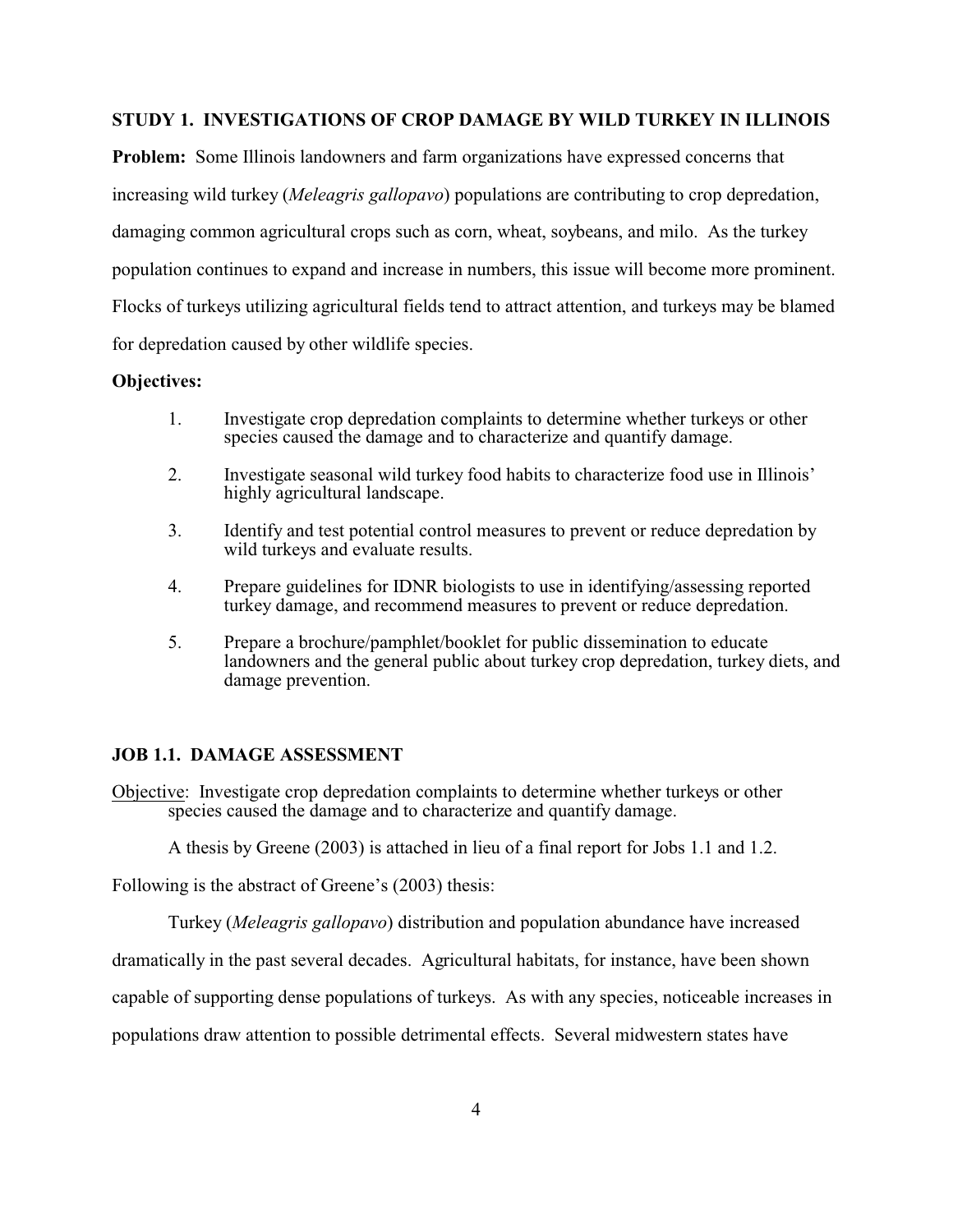studied the perceived or real damage caused to agricultural crops by turkeys. Continuing complaints from Illinois farmers and landowners prompted the Illinois Department of Natural Resources to investigate turkeys and their role in agricultural landscapes in Illinois. Therefore, I studied food habits, habitat use, and damage to row crops in order to determine if turkeys were causing damage to corn and soybeans in southern Illinois. Crops and gizzards were collected from hunter-harvested turkeys from the fall 2001 and 2002, and spring 2002 hunting seasons. Corn and soybeans were present, but consumed as waste grain; during both seasons, no harvestable agricultural food items were present in any samples. In March 2002, 6 turkeys were radioed and monitored via triangulation and radiomonitoring. These data revealed that turkeys did not use habitats in proportion to availability  $(P < 0.05)$ , such that forests were selected, crop fields were avoided, and grassland use was neutral. There was no differences in pre- vs. postplanting habitat use for either method. I sampled 4 corn and 4 soybean fields for wildlife damage in spring 2002. Corn damage differed between species  $(P < 0.05)$ , with insects causing the most damage. Soybean damage also differed between species  $(P < 0.05)$ , with deer causing the most damage. I sampled 5 corn fields in fall 2002 for wildlife damage and also estimated yield for each field. Corn borer damage was combined with stalk rot damage and accounted for the greatest yield loss by species. Similar to other studies in the agricultural midwest, turkeys caused no definitive damage to crops in southern Illinois.

#### **JOB 1.2. SEASONAL FOOD HABITS**

Objective: Investigate seasonal wild turkey food habits to characterize food use in Illinois' highly agricultural landscape.

See attached thesis (Greene 2003) and abstract under Job 1.1.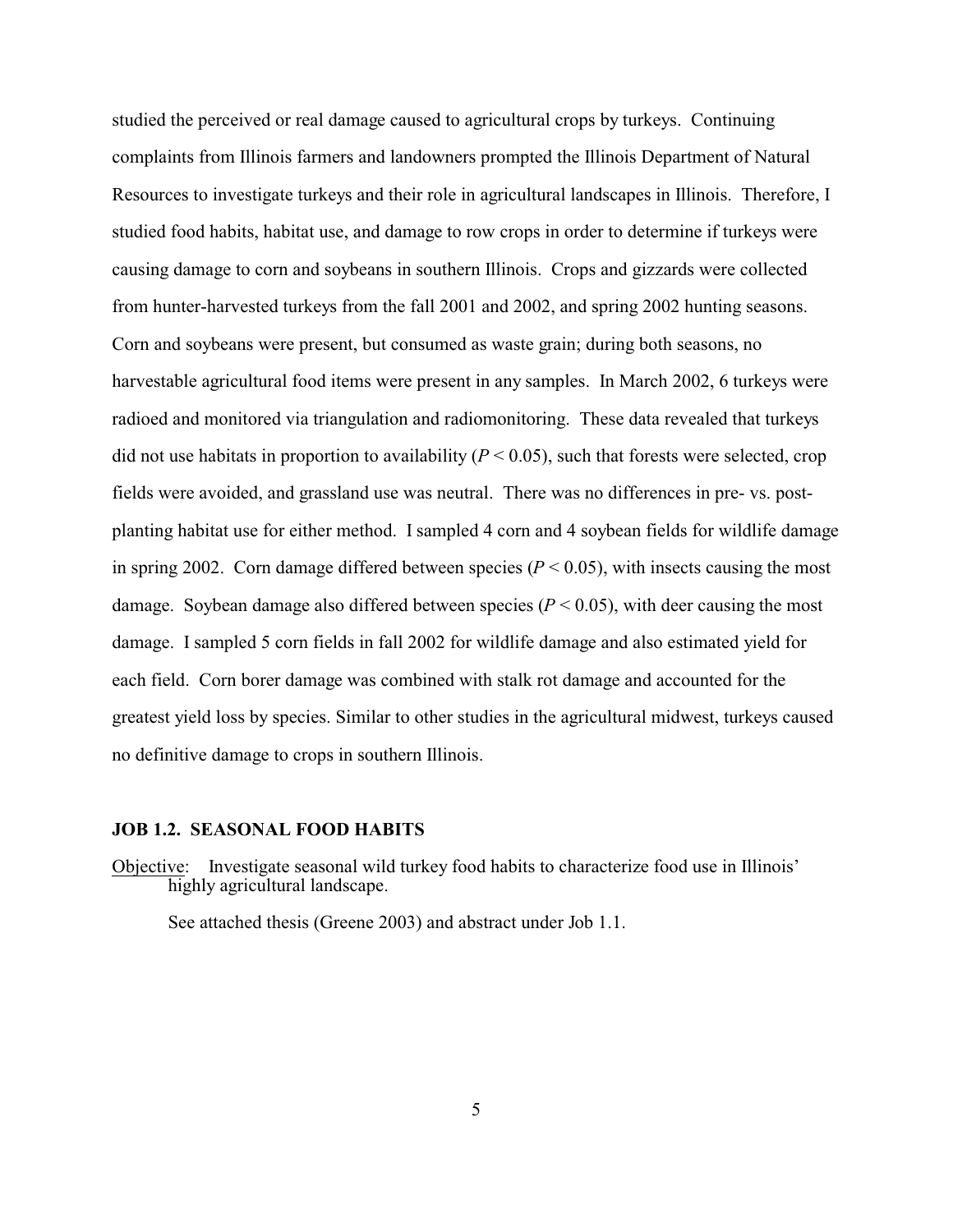#### **JOB 1.3. DEPREDATION CONTROL MEASURES**

Objective: Identify and test potential control measures to prevent or reduce depredation by wild turkeys and evaluate results.

There were no reports of turkey damage to agricultural crops or ornamental plantings in Illinois Department of Natural Resources (IDNR) archives and agency biologists were only able to recall few anecdotal instances. During the study, we received 1 report of turkey damage; turkeys were foraging in an area of newly sown grass seed. We visited the site with M. Murphy (IDNR District Wildlife Biologist) and recommended that an inflatable scaring device (Scarey Man, Clarratts LTD., Huntingdon, United Kingdom) be deployed along with scarecrows constructed by the landowner. Location of the devices was changed every 2-3 days. The landowner reported the problem solved within 10 days and no further incidents of damage occurred.

In the absence of opportunity to test potential control measures, we carefully reviewed literature and selected Internet sites to identify actions taken by others and their outcomes. Results of those reviews follow Job 1.4.

#### **JOB 1.4. ANALYSIS AND REPORT**

Objectives: (1) Prepare guidelines for IDNR biologists to use in identifying/assessing reported turkey damage, and recommend measures to prevent or reduce depredation; and (2) prepare a brochure/pamphlet/booklet for public dissemination to educate landowners and the general public about turkey crop depredation, turkey diets, and damage prevention.

Meetings with agency staff, Annual Performance Reports, this Final Performance Report, and the appended thesis (Greene 2003) meet the first part of this job's objectives. An appended compact disk is a self operating PowerPoint presentation entitled *Types and Descriptions of Crop Damage in Illinois*. This medium was selected for public dissemination because of cost effectiveness given the widespread professional and public use of personal computers.

#### **LITERATURE CITED**

Greene, C. D. 2003. Use of agricultural habitats by wild turkeys (*Meleagris gallopavo*) in southern Illinois. Thesis, Southern Illinois University, Carbondale, USA.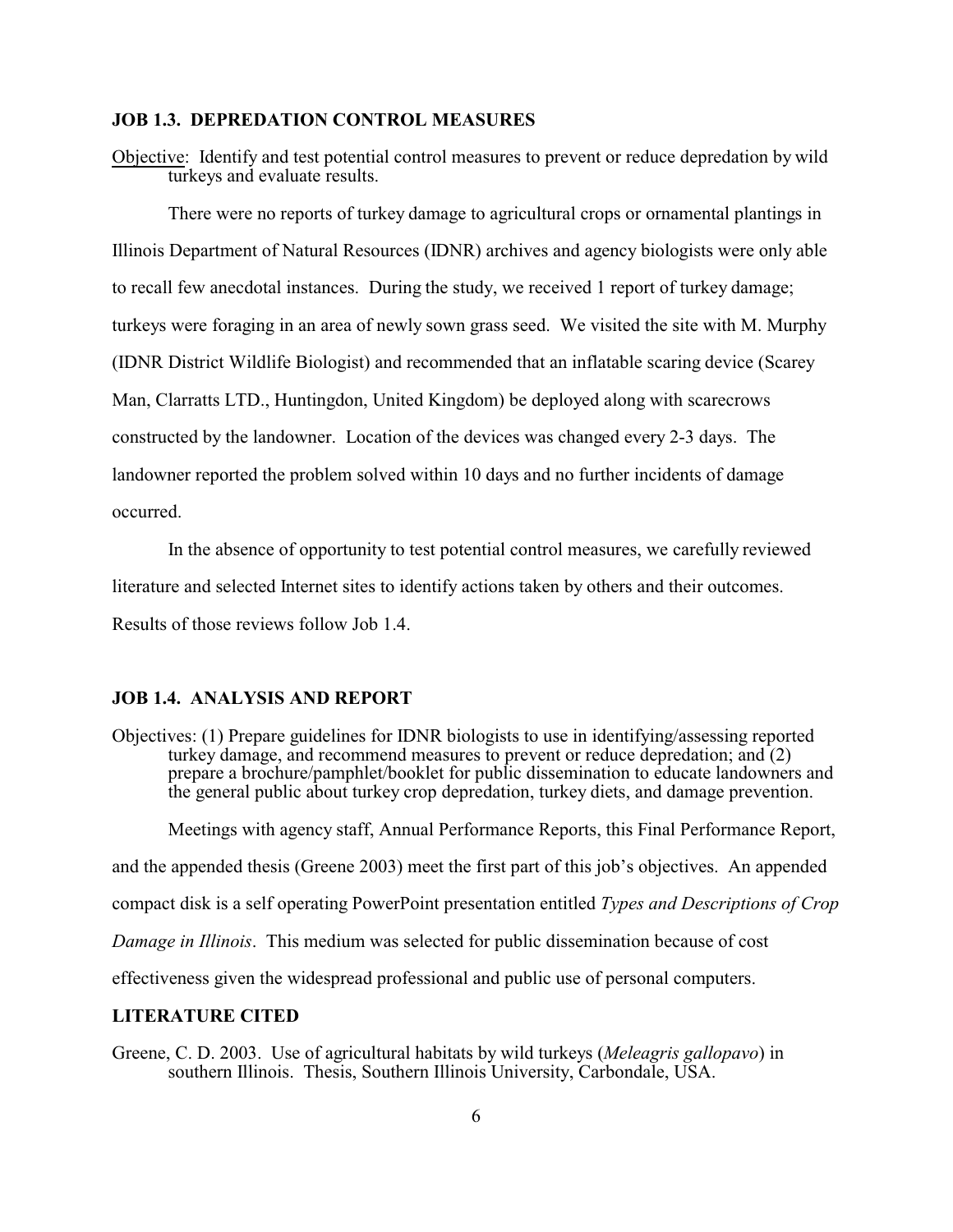#### **BIBLIOGRAPHY WITH SELECTED ANNOTATIONS**

**Home range, habitat use, and food habits of the wild turkey (***Meleagris gallopavo***) with special emphasis on brood-rearing, agricultural habitats, and crop depredation: A bibliography with selected annotations.**

#### **CROP DEPREDATION**

**Conover, M. R. 1998. Perceptions of grass-roots leaders of the agricultural community about wildlife damage on their farms and ranches. Wildlife Society Bulletin 22:94- 100.**

#### **Craven, S. R. 1988. The impact of wildlife damage on wildlife management programs in Wisconsin. Proceedings of the Vertebrate Pest Conference 13:9-13.**

Animal damage problems continue to increase and must be considered in current wildlife management programs. Real or potential levels of damage by several wildlife species has become a major component of determining populations and harvest regulations in Wisconsin. The author examined the historic and current issues concerning damage caused by Canada geese (*Branta canadensis*), white-tailed deer (*Odocoileus virginianus*), double-crested cormorants (*Phalacrocorax auritis*), and wild turkeys (*Meleagris gallopavo*) in Wisconsin. Important points to consider include: comparing the severity of loss to the economic benefit of the wildlife, examining the number of farmers affected, accurate reporting of losses, and assigning responsibility for compensation of damage caused by a public resource.

#### **\_\_\_\_\_. 1989. Farmer attitudes toward wild turkeys in southwestern Wisconsin. Proceedings of the Eastern Wildlife Damage Control Conference 4:113-119.**

The Wisconsin Department of Natural Resources initiated a research project to determine the role wild turkeys play in crop damage following concerns that increasing complaints of damage and associated media publicity could affect management decisions relative to wild turkeys. Mail surveys were developed based on interviews with landowners that filed complaints of crop depredation by turkeys. Surveys were mailed to 508 farmers chosen randomly from county farm bureau lists, 91 members of Wisconsin Woodland Owners Association (WWOA), and the 31 farmers contacted for the pre-survey interview. Most respondents reported seeing turkeys on their property within the previous year. Fall was the season in which most respondents (60%) reported seeing the greatest number of birds. Most respondents favored an increase in turkey populations over stable populations. Turkeys were not perceived as a problem by 86% of WWOA members that farmed their land, but farmers were less tolerant of turkeys (51%). Only 14% of farmers said they could accurately assess damage caused by turkeys. Corn was the most frequently reported damaged crop, especially during fall. Alfalfa and oats were reportedly damaged during spring and summer. Perceived damage included seed pulling, trampling, and scratching. Economic losses were reported by 45% of farmers, but only 9 exceeded \$500, 50% reported no economic loss, and 5% reported economic benefits (controlling weeds, eating insects). Extrapolation of reported economic losses was estimated between \$500,000-750,000. Farmers perceived the increase in crop damage was mainly due to "more turkeys" rather than late harvest, poor weather, or poor mast crop. Most respondents favored increased harvest as a solution.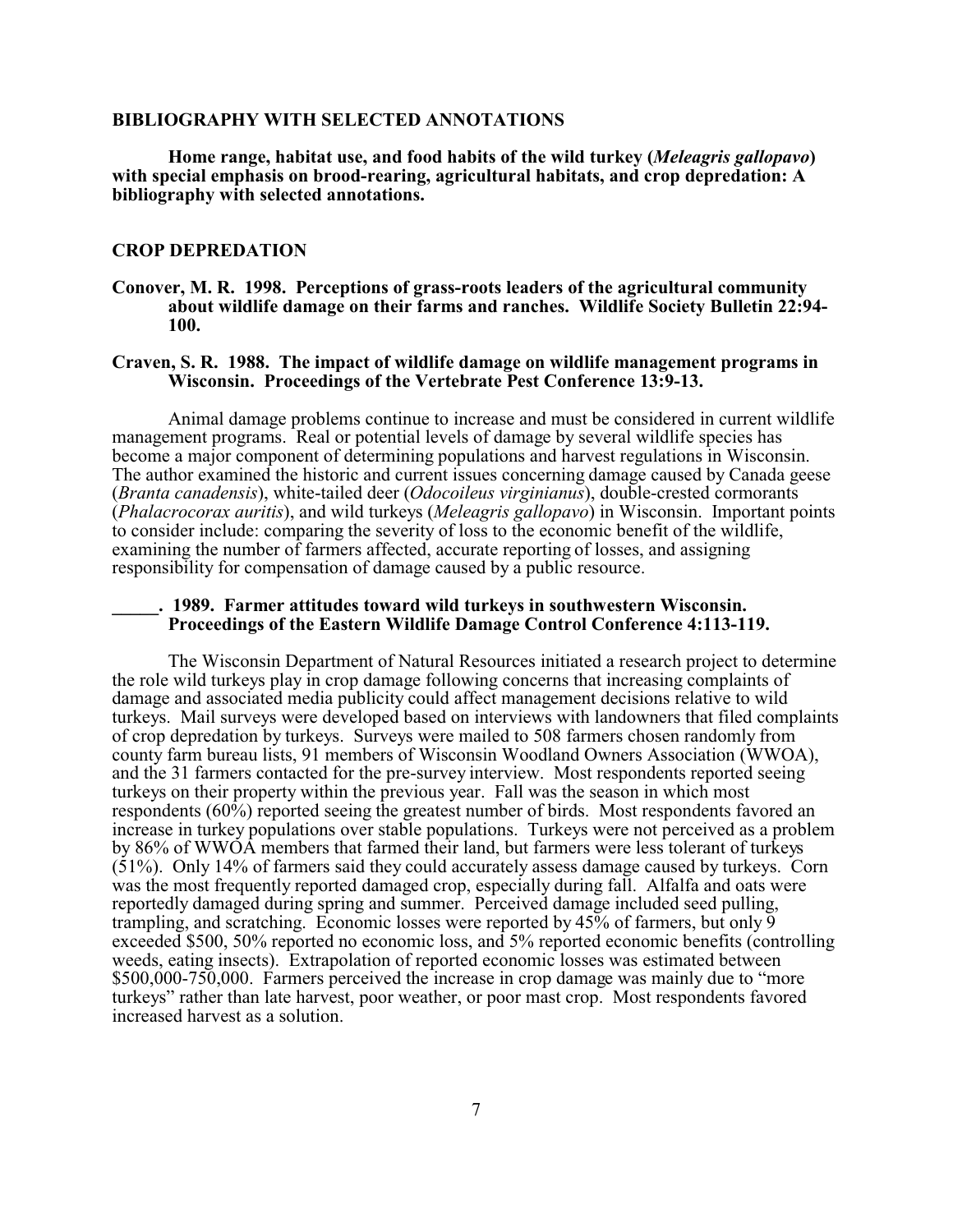#### **Gabrey, S. G. 1991. Wild turkeys and agriculture in northeastern Iowa. Thesis, Iowa State University, Ames, Iowa, USA.**

This study was conducted to determine Iowa landowner attitudes and perceptions of the role of wild turkeys in crop damage and to determine wild turkey use of corn and oats crops. Landowner attitudes were determined through a mail survey (survey included in thesis as an appendix). Radio-collared turkeys were monitored and birds were observed in 2-hour time blocks when located in crop fields. Corn and oat fields were examined to determine extent of turkey damage. Crops were collected from harvested birds during the spring hunting season for food-habits analysis. Mature corn fields were checked during fall to determine damage and wildlife species responsible. Of the 337 respondents, 64% reported damage by turkeys. The greatest damage reported was to corn  $(88\%)$ , then oats  $(42\%)$ , and hay  $(24\%)$ , but the amount of damage varied seasonally. Economic losses were reported mostly between \$1-500; however, 17% of respondents reported some gain (not necessarily financial) from the presence of wild turkeys. Most landowners preferred an increased harvest as a solution to damage. Field observations revealed wild turkeys used crop fields, but rarely damaged plants; most damage was cause by deer or squirrels. Only 2.3% of damage to mature corn was attributed to wild turkeys, but those ears were still able to be harvested. There was no difference in the number of mature ears of corn damaged among all crop fields examined; however, the number of ears damaged decreased as the distance from the field edge increased. While many respondents reported some damage to crops very few  $(n = 4)$  filed complaints to state biologists, indicating little confidence in deterring further damage or landowners are tolerant of some crop damage. Field observations suggested turkeys do little damage to crops and are likely attracted to these areas because of the abundance of insects. Wild turkeys are large birds that are active during the day and travel in flocks, thus making them highly visible. Turkeys are often circumstantially implicated in damage to crops based primarily on their highly visible nature and the inability of many landowners to properly assign blame.

#### **\_\_\_\_\_, P. A. Vohs, and D. H. Jackson. 1993. Perceived and real crop damage by wild turkeys in northeastern Iowa. Wildlife Society Bulletin 21:39-45.**

This study used a mail survey to determine Iowa landowner attitudes toward wild turkeys and their role in damage to agricultural crops and field observations to determine how turkeys use crop fields. The survey was distributed to 457 landowners and contained 15 questions pertaining to their perceptions of crop damage caused by wild turkeys and other wildlife species. A second survey was sent to nonrespondents within 4 weeks. Of the 337 respondents, 64% reported damage by turkeys. The greatest damage reported was to corn during the fall (31%), then oats (24%), and hay (13%) during the summer. Economic losses were reported mostly between \$1-500. Most landowners preferred an increased harvest as a solution to damage. For the field observations, turkeys were observed in corn and oat fields to document activity during the early and late growing season. During spring, turkeys were observed <2% in crop fields. Turkeys were observed pecking, but no evidence of damage caused by turkeys was seen. During fall, 2.3% of mature ears of corn examined had been damaged by turkeys, but were determined harvestable. Most landowners seemed to tolerate some damage caused by turkeys, but still viewed turkeys as a threat to crops. Field observations suggested turkeys do little damage to crops and are likely attracted to these areas because of the abundance of insects. It was concluded that because turkeys are gregarious, their high visibility lent to the perception that they were damaging crops. Losses surveyed by landowners were most likely misidentified and wrongfully blamed on turkeys.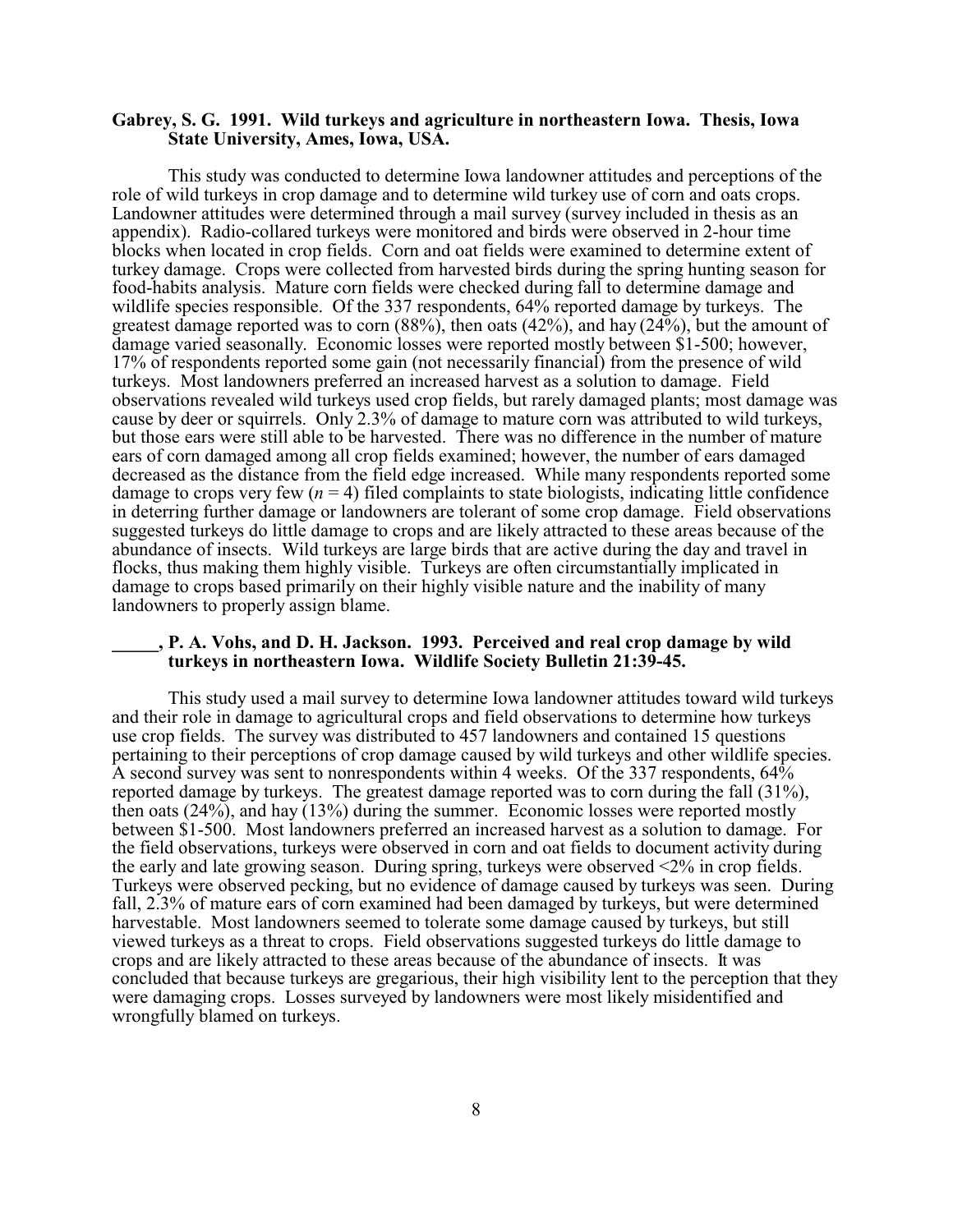#### **Miller, J. E., B. C. Tefft, M. Gregonis, and R. E. Eriksen. 2000. Wild Turkeys and agricultural damage: real or perceived/thresholds and tradeoffs. Proceedings of the Vertebrate Pest Conference 19: 58-62.**

Increasing wild turkey populations have the potential to cause considerable damage to agricultural crops. Recent research indicates wild turkeys are perceived to cause more damage to crops than is actually occurring. This paper presents preliminary data of a survey of all state fish and wildlife agencies, all state cooperative extension services, and state supervisors for USDA-APHIS regarding complaints of wild turkey damage. Responses represent 39 of the 50 states and a 36% response rate out of 170 surveys. Wild turkey complaints were received in 37 of 39 states responding with 28 states confirming turkeys were responsible for some damage. Fourteen states reported 76-100% of damage reported was caused by species other than turkeys. Crops reported to receive confirmed damage include corn, silage, hay, and tomatoes. Seven states report turkey complaints are increasing. Expenditures by wild turkey hunters in 6 states (AZ, MO, MN, PA, SC, and WV) averaged \$12.3 million annually, whereas the average cost of wildlife agencies in these 6 states to manage turkey populations was \$89,707, annually. Most complaints of crop damage are unfounded: however, wild turkeys do cause some damage although economic loss is generally minimal.

#### **Payer, D. C., and S. R. Craven. No date. Wild turkeys: a problem for Wisconsin farmers? University of Wisconsin Cooperative Extension Publication G3623.**

An excellent publication that addresses concerns that landowners in Wisconsin were having relative to crop depredation by wild turkeys. The publication provides a summary of habitat use and food-habits studies conducted by Wisconsin Department of Natural Resources personnel (see Craven 1989, Wright et al. 1989, Paisley and Kubisiak 1994) that can be easily understood by non-biologists. A section is provided that allows landowners to consider the different factors involved in determining what is wildlife damage and how to determine which species of wildlife is responsible. Alternatives to prevent or control wildlife damage are offered.

#### **Schorger, A. W. 1966. The wild turkey: it's history and domestication. University of Oklahoma Press, Norman, Oklahoma, USA.**

A good resource for general turkey information, but pages 217-219 contain a subheading: Destruction of Agriculture Crops" in the Feeding Habits and Foods chapter. It says that wild turkeys frequently damaged the crops of early settlers. In West Virginia, a guard was placed on duty to prevent turkeys from destroying crops. In Crawford County, Illinois, prairie chickens and turkeys destroyed so much corn that hunts were organized to exterminate them. Another extermination hunt was organized in Sangamon County, Illinois. Other accounts of cropdestroying turkeys are presented and citations for all accounts are provided.

#### **Swanson, D. A., G. E. Meyer, and R. J. Stoll, Jr. 2001. Crop damage by wild turkeys in Ohio. Proceedings of the National Wild Turkey Symposium 8:in press.**

Real versus perceived crop damage by wild turkeys in Ohio was addressed using phone interviews and field investigations. Turkeys were reported being seen on 34% of all interview respondents' farms with >75% reporting no damage within the previous 12 months (western, northeastern, and intermediate regions of Ohio). Wild turkeys were perceived as a potential problem in southeastern Ohio, where turkey populations were highest and farm production was lowest. Farmers believed most damage was caused by turkeys during spring, followed by fall, summer, and winter. Twenty-six turkey crop damage complaints were investigated, of which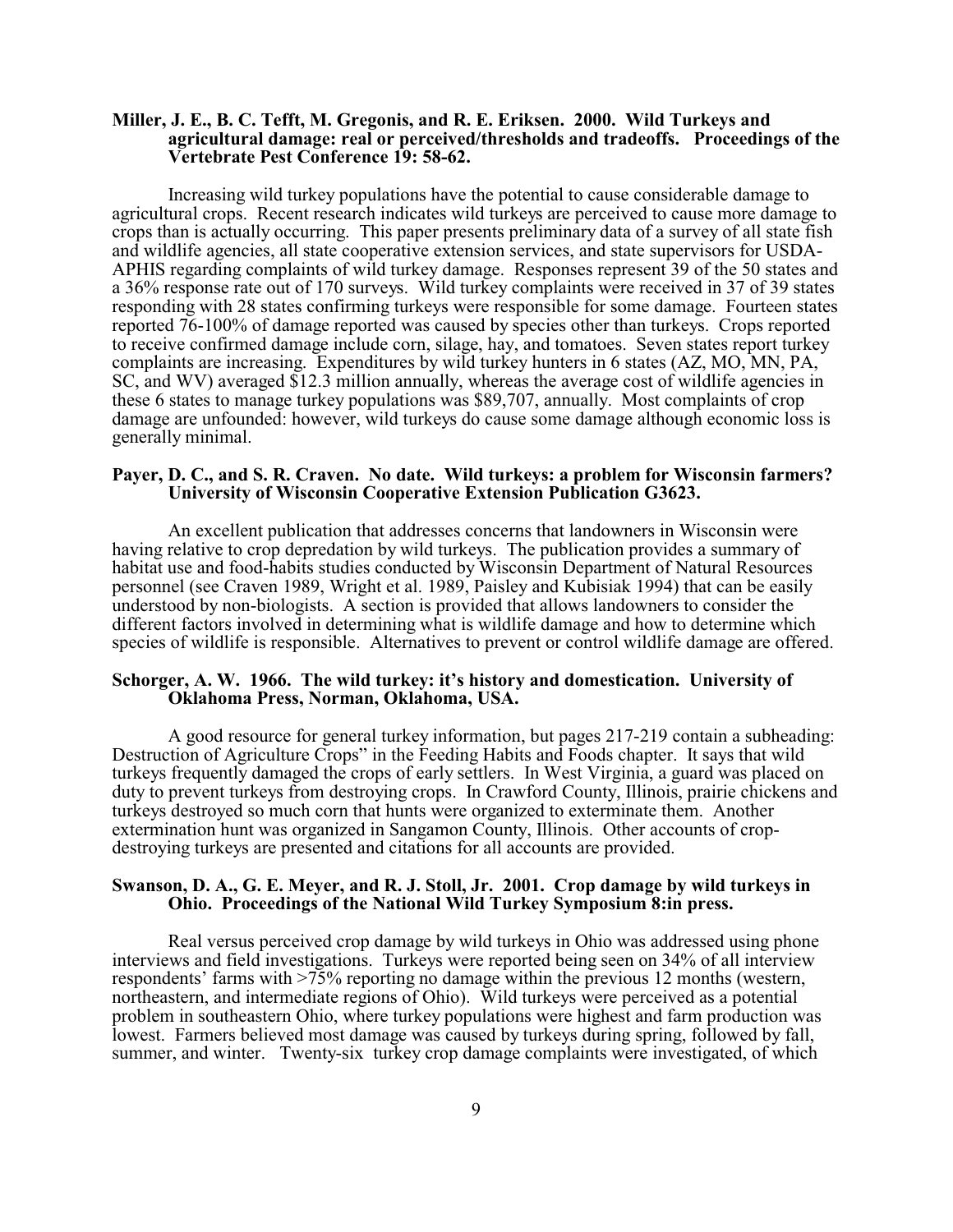only 3 cases were verified as damage caused by turkeys. No further damage was reported after deterrents (i.e., using less attractive mulch, stringing Mylar® tape around garden border) were implemented. Damage by other wildlife and poor planting conditions were contributors to crop losses in the remaining cases. It was concluded that turkeys are attracted to agricultural areas by the invertebrate fauna rather than crops. A crop damage manual and educational program were developed to aid in correctly identifying causes of crop damage and has resulted in a decrease in the number of complaints about wild turkeys.

#### **Wywialowski, A. P. 1994. Agricultural producers' perceptions of wildlife-caused losses. Wildlife Society Bulletin 22:370-382.**

**\_\_\_\_\_. 1998. Are wildlife-caused losses of agriculture increasing? Proceedings of the Vertebrate Pest Conference 18:363-370.**

#### **FOOD HABITS**

#### **Barwick, L. H., W. M. Hetrick, and L. E. Williams, Jr. 1973. Foods of young Florida wild turkeys. Proceedings of the Southeastern Association of Game and Fish Commissioners 27:92-102.**

Stomachs and crops were collected from 75 turkey poults (1-164 days old) during April through October. Presence of corn in crop samples was dismissed as bait corn. Plant foods occurred in 85.7% and 93.9% of poult (aged 1-14 days and 5-164 days, respectively) crops and comprised 75% and 72.8%, respectively, of the volume of all foods consumed. Animal foods, mostly insects, occurred in 61.9% and 63.9% of poult (aged 1-14 days and 5-164 days, respectively) crops. The amount of animal foods was similar to another study of summer foods of juvenile turkeys, but considerably lower than has been reported for bobwhite quail (*Colinus virginianus*) and ruffed grouse (*Bonasa umbellus*).

#### **Baughman, W. M., and D. C. Guynn, Jr. 1993. Wild turkey food habits in pine plantations in South Carolina. Proceedings of the Southeastern Association of Fish and Wildlife Agencies 47:163-169.**

Food habits of wild turkeys in South Carolina were determined from analysis of 1,576 droppings. A weakness of this study is that percent volume of food items in a dropping was visually estimated rather than determined by volumetric displacement. Plant material made up the bulk of food items during all seasons (91% in spring, 91% in summer, 87% in fall, and 92% in winter). Grasses occurred in all samples in all seasons. Forbs occurred in all samples during all seasons except winter (90%). Diet did not differ by sex. The high presence of grasses and forbs suggests forest openings or forest management practices that encourage herbaceous understory growth are essential in habitat management for wild turkeys.

#### **Beasom, S. L., and O. H. Pattee. 1978. Utilization of snails by Rio Grande turkey hens. Journal of Wildlife Management 42:916-919.**

Consumption of snails for calcium has been reported for egg-laying waterfowl. This study looked at snail consumption by egg-laying and incubating female wild turkeys (subspecies *M. gallopavo intermedia*). Crop contents were collected from female turkeys and snail and snail shell volume was determined by volumetric displacement. Abundance of snails and snail shells was visually estimated at collection areas. There were no differences in abundance between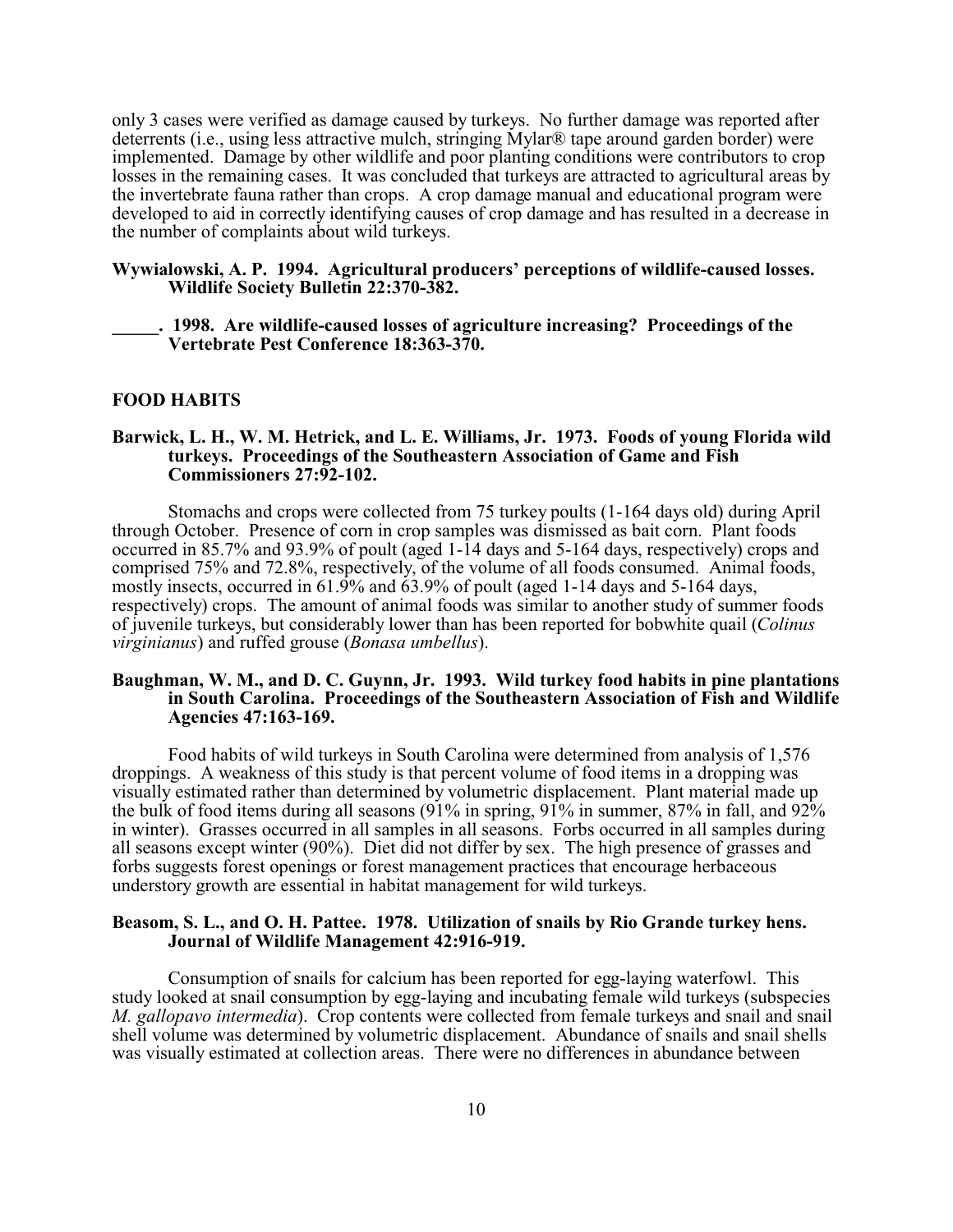years or areas. Laying females consumed roughly 9 times more snails than did pre-laying and post-laying females. It was concluded that snails and snail shells consumption was greatest by egglaying females; hence, they are an important source of calcium for egg formation.

#### **Blackburn, W. E., J. P. Kirk, and J. E. Kennamer. 1975. Availability and utilization of summer foods by eastern wild turkey broods in Lee County, Alabama. Proceedings of the National Wild Turkey Symposium 3:86-96.**

Vegetation sampling and fecal content analysis were used to determine the availability and use of foods by turkey poults during summer. Seedheads were collected from plots located in permanent openings and other food items were collected from the litter layer in forested areas. Food items in June and July were collected up to a height of 30.5 cm and up to 45.7 cm during August and September (presumably to reflect the height to which poults could feed). Insects were collected with sweep nets. Fresh droppings were collected from poults in areas where brood groups had been observed for at least 30 minutes. Seedhead production ranged from 1.00 kg/ha (abandoned rowcrop) to 94.71 kg/ha (improved pasture) in June, declined throughout the summer and increased during September. Insects collected were mostly grasshoppers. American beech (*Fagus grandifolia*) mast was the most available food item in forest litter, but only occurred in bottomland hardwoods. Blackberries (*Rubus* spp.) were generally the most abundant soft fruit food. Few droppings were collected in June and July, but there was an apparent shift in vegetation consumed. Blackberries were most prevalent in droppings during June and July, but shifted to carpet grass (*Axonopus affinis*) in August and crab grass (*Digitaria* spp.) in September. Vegetation comprised 91% of poult droppings. This value was much higher than reported for other gallinaceous birds, but there was no discussion of differences in digestibility of food items. Poults generally consumed foods in proportion to their abundance, except carpet grass seeds were consumed in greater proportion than their availability. The authors concluded that grassy openings were an essential habitat component for brood production.

#### **Dalke, P. D., W. K. Clark, Jr., and L. J. Korschgen. 1942. Food habit trends of the wild turkey in Missouri determined by dropping analysis. Journal of Wildlife Management 6:237-243.**

This study was one of the first to use droppings to determine year-round food use by wild turkeys, noting that crop and gizzard collections were difficult to obtain throughout the year. Plant foods comprised 76.1% of the annual diet, although there were seasonal variations which were suspected to be due to fluctuations in abundance and availability. *Digitaria*, *Paspalum*, and *Quercus* were the most important plant foods; however, 73% and 61% of all plants consumed occurred in the lowest frequency groups during spring-summer and fall-winter, respectively. Consumption of grass, leaves, and seeds was highest between July-October and between November-April for acorns. Consumption of insects was highest between April-October. Beetles were the most frequently consumed insect during spring-summer and grasshoppers were the most frequently consumed insect during fall-winter.

#### **Dickson, J. G. 1990. Oak and flowering dogwood fruit production for eastern wild turkeys. Proceedings of the National Wild Turkey Symposium 6:90-95.**

#### **Eaton, S. W., T. L. Moore, and E. N. Saylor. 1970. A ten-year study of the food habits of a northern population of wild turkeys. Science Studies 26:43-64.**

This food habits study was conducted to help explain the range extension of wild turkeys through Pennsylvania into New York. Droppings were collected throughout the year and some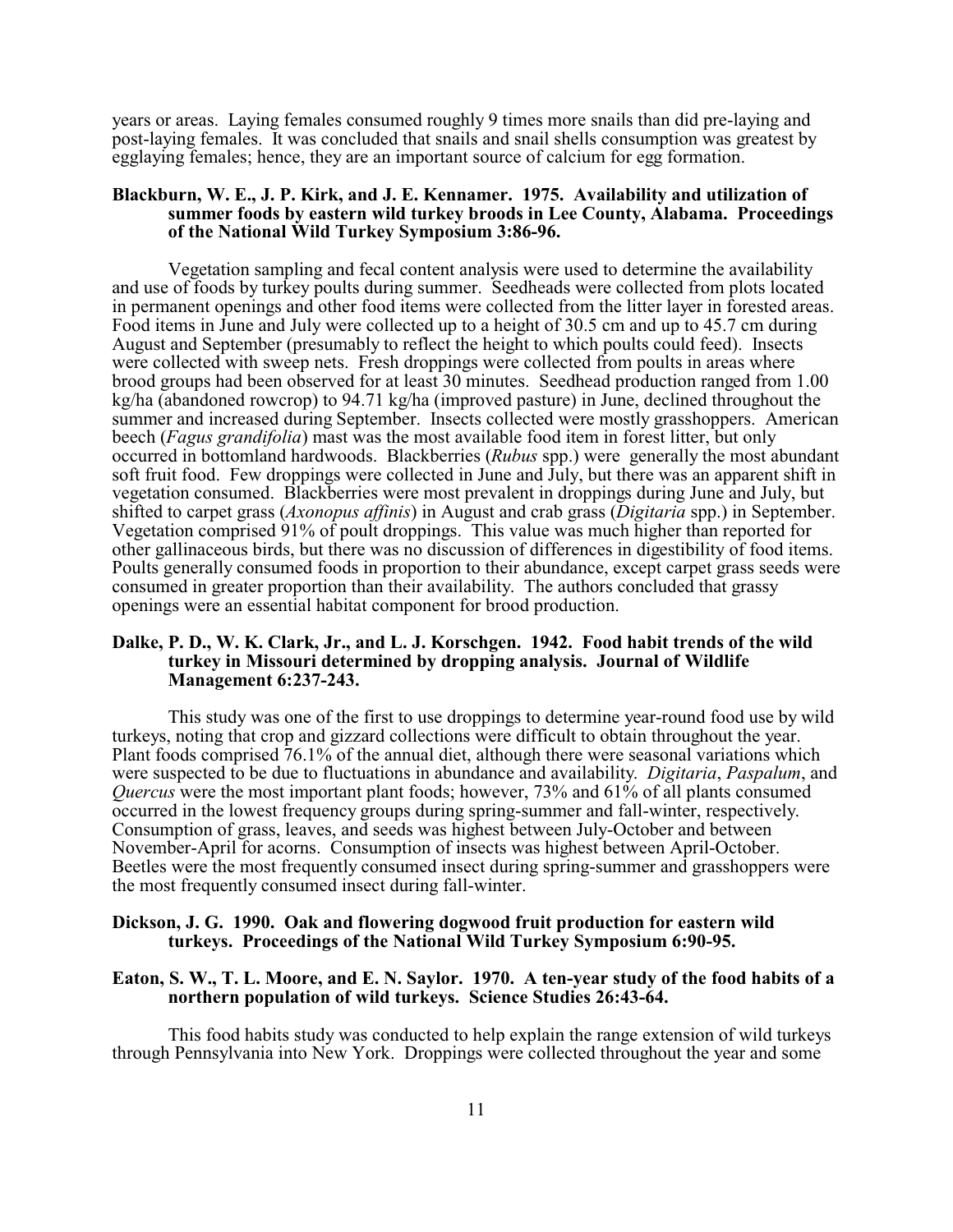crops and gizzards were collected during fall. Droppings were moistened, strained, and proportions of various food items were visually estimated. Hard mast dominated diets in fall and winter and sedges and grasses were consumed most during spring and summer. There is a month by month breakdown of foods consumed. Some food habits were surmised from notes and observations following turkey tracks in the snow. The main conclusion was that wild turkeys are adaptable in their feeding habits relative to seasonal availability of foods.

#### **Glover, F. A., and R. W. Bailey. 1949. Wild turkey foods in West Virginia. Journal of Wildlife Management 13:255-265.**

Droppings (*n* = 4,249) were collected opportunistically between July-April. Data were compiled and analyzed to determine what foods were consumed during a harsh winter in West Virginia, following a season of poor mast production. Vegetable matter made up 98.3% of the total volume of food. Oats and corn were consumed most frequently, but these foods were available following an emergency winter feeding program. Beechnuts were an important food between October-January and again in April. Snow depth likely limited the availability of beechnuts in February-March. Dogwood (*Cornus florida* and *C. amomum*) fruits were also heavily consumed between October-February. Wild turkeys were characterized as nomadic feeders – sampling a wide variety of foods based upon abundance and availability – although major food items consumed are generally high in fat and protein, thus considered nutritionally superior.

#### **Hamrick, W. J., and J. R. Davis. 1971. Summer food items of juvenile wild turkeys. Proceedings of the Southeastern Association of Game and Fish Commissioners 25:85-89.**

Food habits were determined from crop contents collected from 21 juvenile wild turkeys (aged 45-105 days). Vegetation comprised 73.2% of the total volume and was dominated by  $\vec{6}$ grass species. Insects made up 23.6% of all animal matter. Based on food habits of other gallinaceous birds, it was speculated that insect consumption would be higher in birds younger than 45 days. The authors concluded that grassy openings were an important habitat component for brood rearing.

#### **Healy, W. M. 1985. Turkey poult feeding activity, invertebrate abundance, and vegetation structure. Journal of Wildlife Management 49:466-472.**

This study was developed to define brood habitat of wild turkey poults for easy inventory and proper management. Two broods of human-imprinted poults were observed in forested and open areas to determine feeding activity. Vegetation was sampled along transects and clippings were collected to determine biomass. Invertebrates were collected using a sweep net. Broods did not differ in activities, but activities varied among sites. Feeding rate was positively correlated with invertebrate abundance, invertebrate weight, herbaceous species per plot, total species per plot, and herbaceous vegetation dry weight. Poults consumed more vegetation in forest areas than in open areas, but invertebrates were the major food item consumed. Consumption of plant material increased with poult age. Composition of invertebrates consumed was generally similar to the composition collected in sweep nets. The proportion of invertebrates consumed was higher than reported values for crop content analysis (see Hamrick and Davis 1971 and Barwick et al. 1973). Differences could be due to geographic variance in invertebrate composition or sampling techniques. Feeding activity was greatest in clearings, but forest areas with the proper composition of ground cover  $(>50\%)$ , total cover  $(60-100\%)$ , and understory canopy height (20-60 cm tall) can provide adequate invertebrate foods to young poults.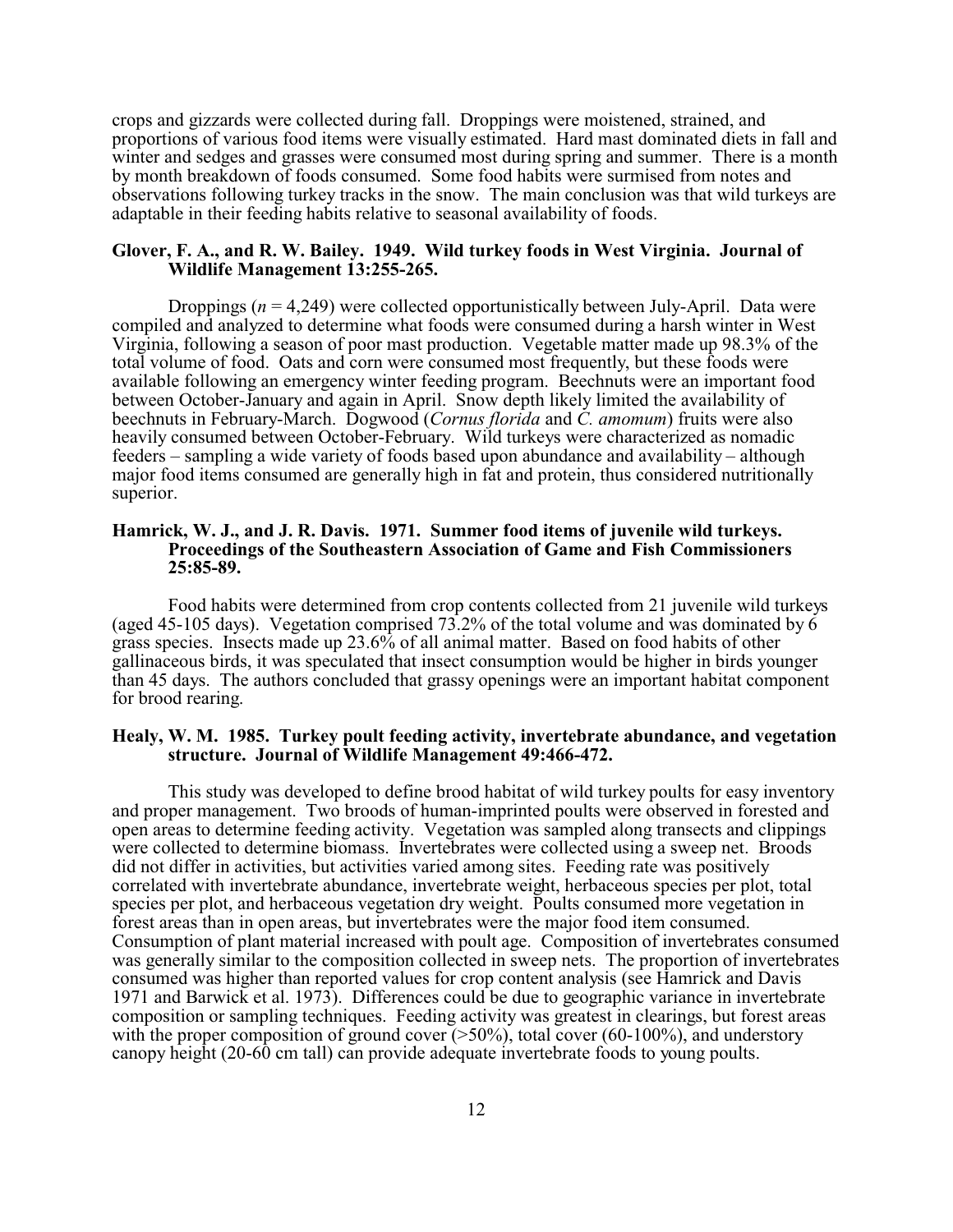- **Hurst, G. A. 1978. Effects of controlled burning on wild turkey poult food habits. Proceedings of the Southeastern Association of Fish and Wildlife Agencies 32:30-37.**
	- **\_\_\_\_\_. 1992. Foods and feeding. Pages 66-83** *in* **J. G. Dickson, editor. The wild turkey: biology and management. Stackpole Books, Harrisburg, Pennsylvania, USA.**
	- **\_\_\_\_\_, and B. D. Stringer, Jr. 1975. Food habits of wild turkey poults in Mississippi. Proceedings of the National Wild Turkey Symposium 3:76-85.**

Captive turkey poults (aged 3-38 days) were allowed to feed in sample habitats and then killed to examine foods in the gastro-intestinal tract. Poults were allowed to feed for 3-7 hours and 2 broods were run in the same habitat on the same day. During the first year (1973) the animal to plant food ratio was 70:30 for poults 3-7 days, 43:57 for poults 8-14 days, 34:66 for poults 15-21 days, and 13:87 for poults 22-24 days. Insects comprised 80.2% of the animal matter. Seeds of sedges, dewberry, and forbs were the 3 most important plant foods. During the second year (1974) poults were run with either a broody chicken or a female turkey. Most of the poults with the female turkey were aged 3-7 days and consumed 77% animal matter. Animal to plant ratios for poults with the broody chicken were 79:21 for 3-7 day poults, 54:46 for 8-14 day poults, 37:63 for 15-21 day poults, and 13:87 for 22-38 day poults. Insects made up 87.4% of all animal matter consumed. Dewberry, sedges, and nut-rush were the dominant plant foods. Some poults were run with a radio-collared female turkey and allowed to feed in areas selected by the female. These poults consumed >90% animal matter when 3-7 days, but consumed only 66% when 22-38 days. The shift from high animal consumption to low animal consumption has been reported for other gallinaceous birds. Poults feeding in open areas (pastures, roadsides, or hayfields) were able to consume more animal foods than poults in other habitats.

#### **\_\_\_\_\_, and C. N. Owen. 1980. Effects of mowing on arthropod density and biomass as related to wild turkey brood habitat. Proceedings of the National Wild Turkey Symposium 4:225-232.**

**Kennamer, J. E., J. R. Gwaltney, and K. R. Sims. 1980. Food habits of the eastern wild turkey on an area intensively managed for pine in Alabama. Proceedings of the National Wild Turkey Symposium 4:246-250.**

#### **Kirkpatrick, R. D., M. R. Roy, G. A. Wise, and L. L. Hardman. 1972. Contents of southern Indiana wild turkey droppings. Proceedings of the Indiana Academy of Science 81:165-168.**

Dropping analysis was used to determine the food habits of 207 adult and 84 juvenile wild turkeys in Indiana. Plant seeds comprised the majority of the diet of both juvenile and adult birds throughout the year, but were markedly lower during fall and winter. The amount of seeds from *Cornus* spp., *Quercus* spp., and *Smilax* spp. was highest in fall and winter diets. Insects appeared to be more important to juveniles than adults.

#### **Korschgen, L. J. 1970. April foods of wild turkeys in Missouri. Missouri Department of Conservation Job Completion Report 13-R-24.**

Crops and gizzards were collected from 698 male turkeys during April hunting seasons in 1960 and 1963-1965. One hundred one different plant foods and 35 different animal foods were identified. Acorns made up 49.8% of all foods consumed. Waste and bait corn comprised 12.4% of the volume of foods consumed; whereas, oats (suspected as bait) were in 3.2% of all samples.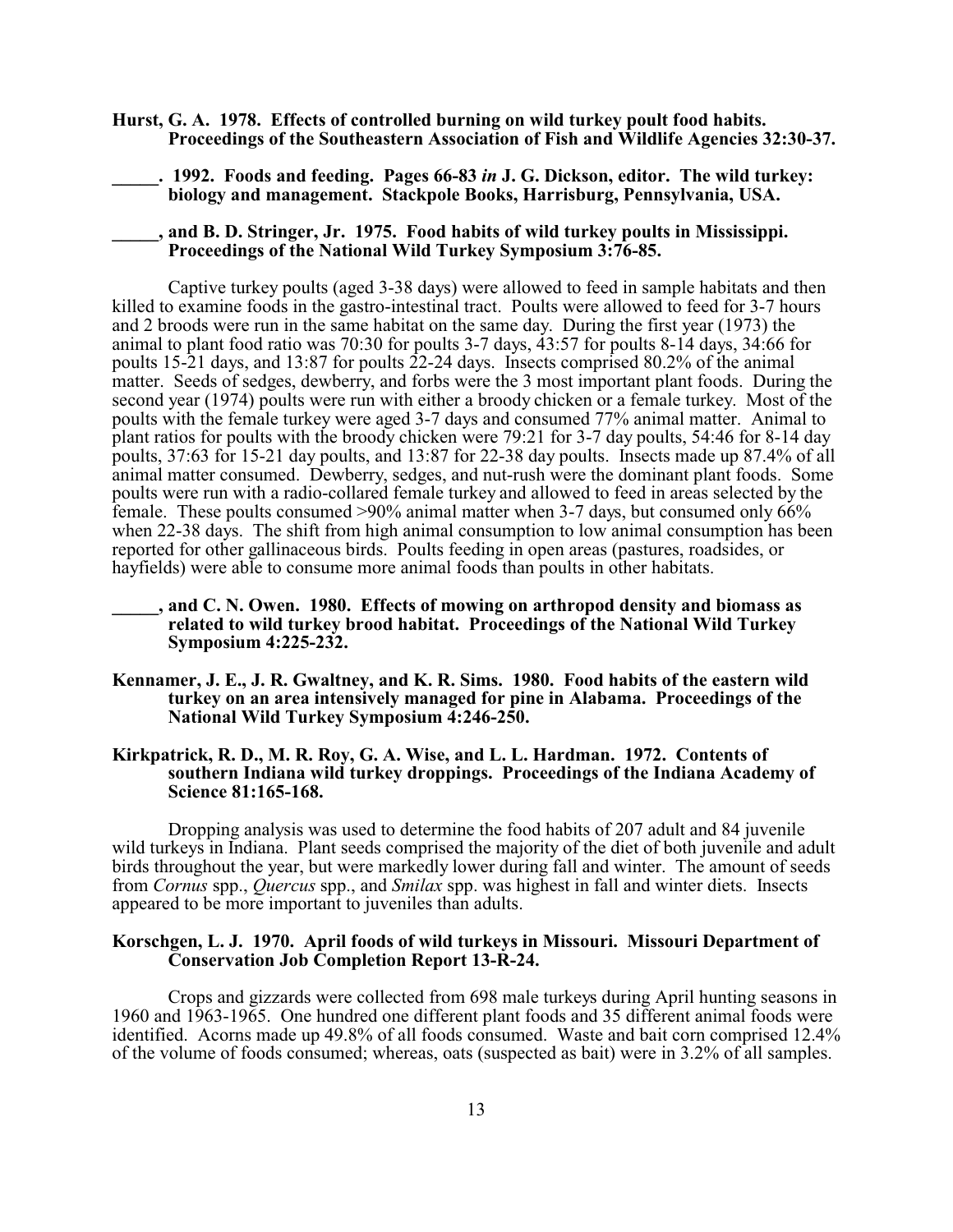Food habits of 16 accidentally or illegally harvested female turkeys showed acorns (52.6%), waste or bait corn (10.6%), and wheat (6.4%; but only from 1 bird). Wild turkeys in Missouri used a wide variety of food items, many of which are found in forest clearings and small fields. This was one of the few studies that acknowledges possible biases resulting from differences in digestibility of foods.

#### **Lancia, R. A., and W. D. Klimstra. 1978. Contents of wild turkey droppings collected in winter on Crab Orchard National Wildlife Refuge. Transactions of the Illinois Academy of Science 71:422-426.**

Wild turkey winter food habits were determined from droppings collected under roosts. Thirty-five plant species were identified and dominant food items were waste corn, acorns (*Quercus* spp.), and loblolly pine (*Pinus taeda*) nuts. The authors concluded that the dependency on corn indicated poor habitat quality for wild turkeys.

#### **Martin, D. D., and B. S. McGinnes. 1975. Insect availability and use by turkeys in forest clearings. Proceedings of the National Wild Turkey Symposium 3:70-75.**

Domestic turkey poults, reared by wild turkey females, were observed in forests and forest clearings to determine the use of available insects. Insects were collected using an invertebrate sampling vacuum. Poults were released into the different habitats and were allowed to feed for at least 5 hours before being killed. Crops and gizzards were removed and examined for contents analysis. Insects were 25 times more abundant in forest clearings, but the amount of invertebrates consumed generally did not differ from the amount consumed in closed canopy forest. Consumption of plant material increased with age of the poults. Invertebrates collected and consumed contained more crude protein and calories than did vegetation. Wild turkey poults could obtain the necessary amount of protein from insects in forested areas, but may be attracted to clearings by the greater abundance of insects and vegetation.

#### **Paisley, R. N., R. G. Wright, and J. F. Kubisiak. 1996. Use of agricultural habitats and foods by wild turkeys in southwestern Wisconsin. Proceedings of the National Wild Turkey Symposium 7:69-73.**

Complaints that wild turkeys were causing damage to agricultural crops prompted this study to determine use of agricultural habitats and foods in Wisconsin. Radio-collared female turkeys were monitored during summer and fall. Food habits were determined by collecting digestive tracts from turkeys observed feeding at least 20 minutes in crop fields. During fall, digestive tracts were collected from hunter-harvested birds. Females generally used crop fields more in the summer than fall. During summer, females with broods used crop fields more and forested areas less than females without broods. This data is counter to that presented in earlier works (see Wright et al. 1989). Agricultural foods made up 69% (mostly waste corn) of the spring diet. No corn seedlings were consumed. Other crops consumed included alfalfa, oat seeds, and soybeans. During summer, brood flocks consumed mostly grasshoppers (68%) with poults consuming more animal matter than did adults (77% vs. 4%). Adult females consumed more oat seeds than did poults (65% vs. 23%). Agricultural crops dominated fall diets (49%) with waste corn accounting for 39% of the total volume. It was suggested that a poor production of hard mast contributed to the low occurrence (12%) of this food item during fall. The authors concluded that agricultural habitats were important to wild turkeys, and that although damage to crops likely occurs, the consumption of agricultural crops was low.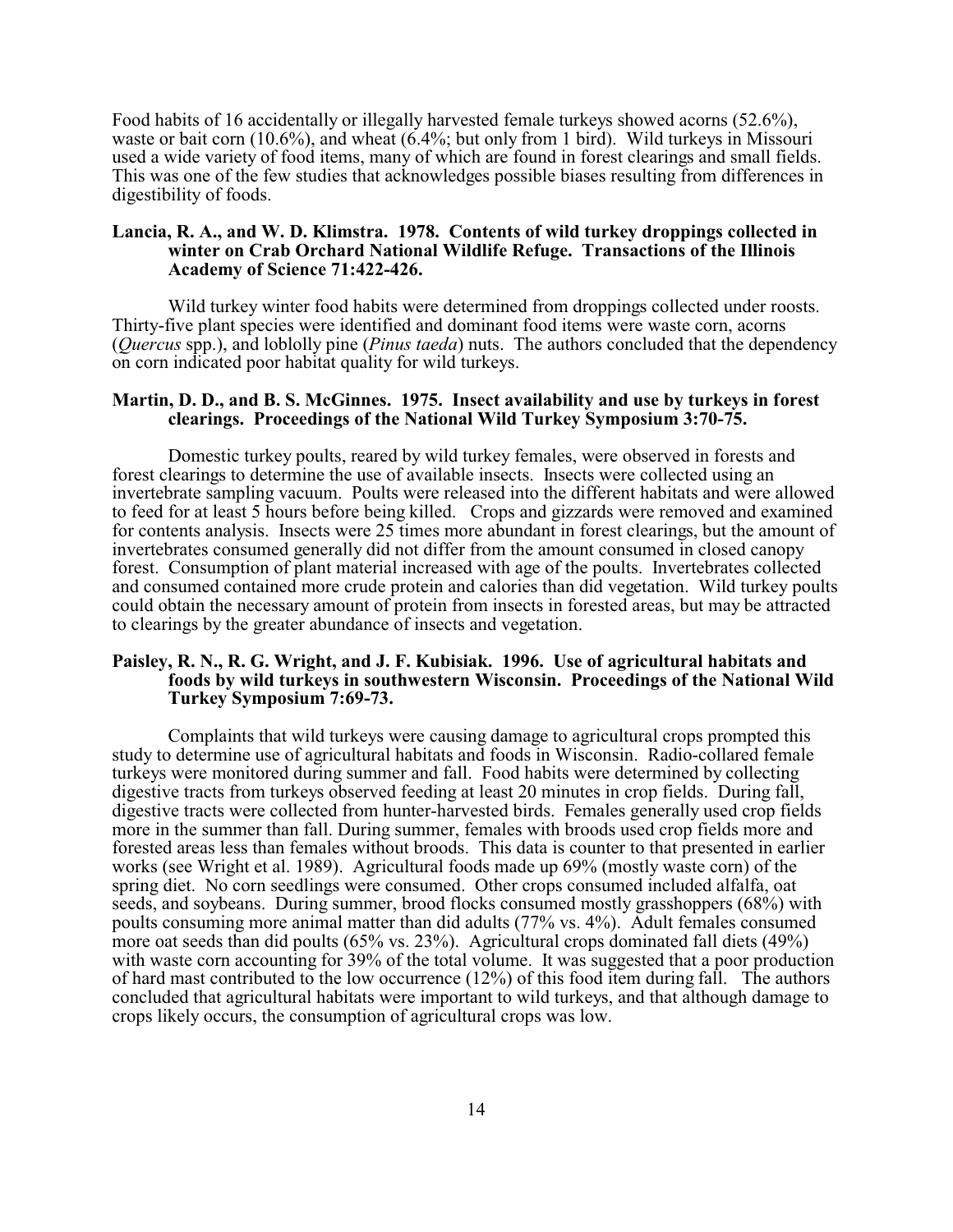#### **Pattee, O. H., and S. L. Beasom. 1981. A partial nutritional analysis of wild turkey hen diets in springtime. Proceedings of the Southeastern Fish and Wildlife Agencies 35:225-232.**

This study investigated the nutritional quality of foods consumed by female wild turkeys during the breeding season. Food habits data were determined from crop contents of 4 female wild turkeys collected every 22 days during February through May in 2 consecutive years (1975 and 1976). Simulated diets were constructed within 3 days of the collection of the bird to compare nutritional quality against the crop-collected diets. Plant foods made up 48-98% of female turkeys spring diet. Green vegetation was important in February, but consumption of fruits and seeds was generally higher during March through May. The amount of insects collected from crops generally increased throughout spring. The amount of protein, calcium, and phosphorus in crop-collected diets was relatively stable throughout the collection period, but peaked in late April. Simulated diets were generally lower in crude protein than crop-collected diets, but similar in calcium and phosphorus. Plant foods provided most of the nutritional value during February and March, but importance shifted to animal matter during April and May. The authors concluded that a wild turkey diet consisting primarily of plant foods would not be sufficient to meet dietary guidelines prescribed for breeding domestic turkeys.

#### **Schemnitz, S. D. 1956. Wild turkey food habits in Florida. Journal of Wildlife Management 20:132-137.**

Food habits were assessed from 32 crops and 60 dropping lots (5-160 droppings) collected from areas near turkey feeders and under roost trees. Percent composition of food items was quantified from visual estimate. Additionally, a vegetation survey of ground cover was conducted to evaluate habitat in 8 habitat types. Ten food items made up 92.8% of all foods identified from crop analysis. Acorns ranked highest in number, weight, and volume followed by *Paspalum* spp. and *Panicum* spp. seeds. Plant foods made up 97.1% of all food items. Grass leaves were most abundant in droppings followed by *Paspalum* spp. and *Panicum* spp. seeds. There was some seasonal variation in the foods consumed. Corn consumption at feeders increased during fall and winter and corn may be an important food supplement. The amount of grass in the turkey diets suggests forest openings and grasslands are important. Results and discussion of the vegetation study were limited, but suggested some habitats offer a greater variety of plant foods than others.

#### **Tabatabai, F. R., and M. L. Kennedy. 1984. Spring food habits of the eastern wild turkey in southwestern Tennessee. Journal of the Tennessee Academy of Science 59:74-76.**

Gizzards were collected from 87 hunter-harvested birds over 3 consecutive spring seasons. Food volumes of 38 food types were determined. Sugar hackberry (*Celtis laevigata*) was the highest ranked food item in both volume and frequency (53.9% and 77.2%, respectively). Other important foods were bristle grass (*Setaria* spp.), oak (*Quercus* spp.) and American beech (*Fagus grandifolia*) mast, and flowering dogwood (*Cornus florida*), although their relative importance varied annually.

#### **HABITAT USE**

**Baker, B. W., S. L. Beasom, and N. J. Silvy. 1980. Turkey productivity and habitat use on south Texas rangelands. Proceedings of the National Wild Turkey Symposium 4:145-158.**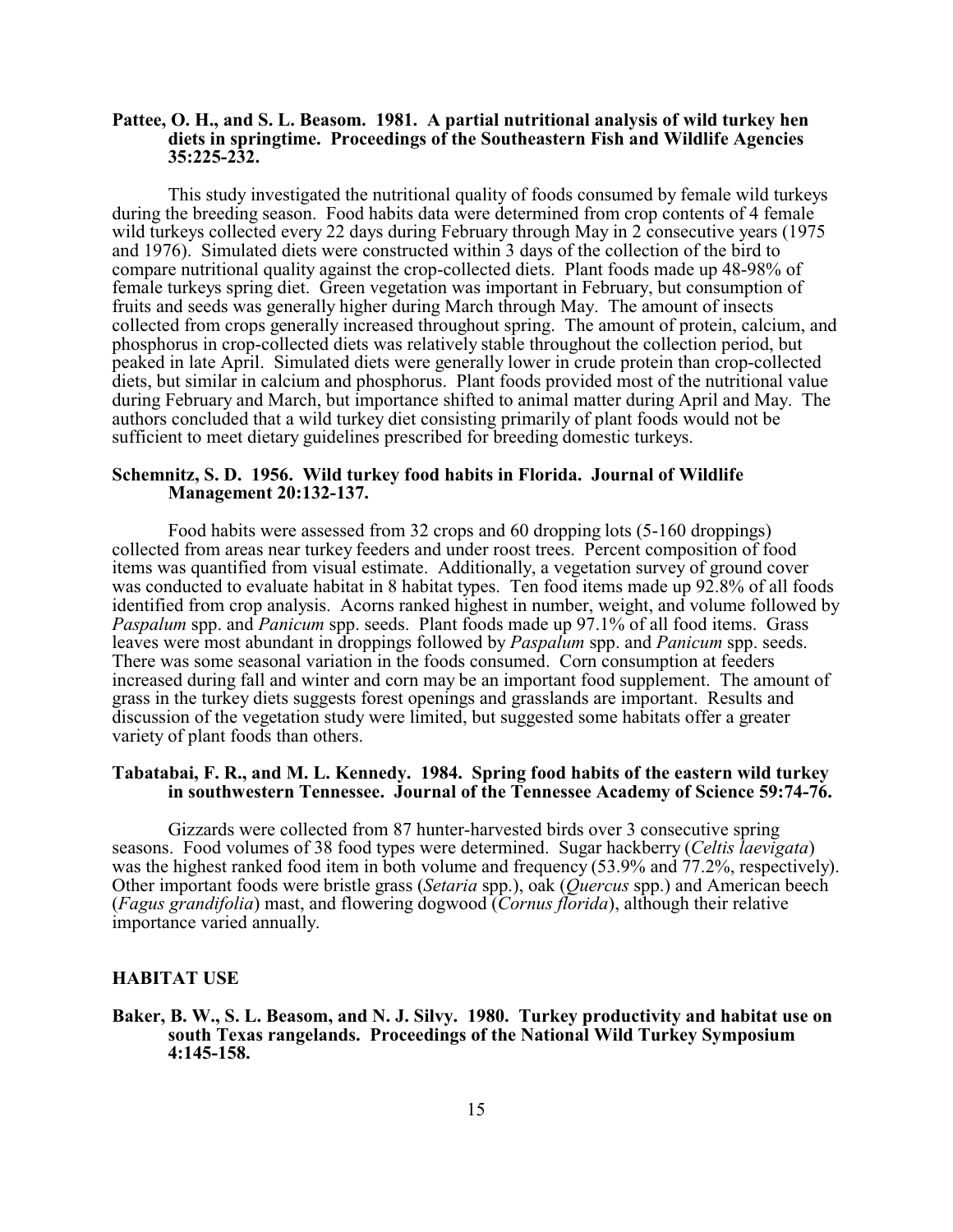#### **Chamberlain, M. J., and B. D. Leopold. 2000. Habitat sampling and selection by female wild turkeys during preincubation. Wilson Bulletin 112:326-331.**

#### **Day, K. S., L. D. Flake, and W. L. Tucker. 1991. Movements and habitat use by wild turkey hens with broods in a grassland-woodland mosaic in the northern plains. Prairie Naturalist 23:73-83.**

Habitat characteristics influencing selection of brood rearing areas by wild turkeys in South Dakota were studied by monitoring radio-collared females. The study area was dominated by mixed and short-grass prairie (52.4%), followed by hardwood forest (30.8%), agricultural land (15.9%), and farmstead (0.9%). Home ranges were calculated using the minimum area method and superimposed on cover maps. Visual observations of broods were made every 3-4 days and locations were plotted on topographic maps. Habitat characteristics were surveyed at each visually verified location. Seventeen broods were monitored during 3 brood rearing periods (Age1: hatch-4 weeks, Age2: 4-12 weeks, Summer: hatch until mid-August; up to 12 weeks) over 2 years. After monitoring females with broods 2 movement patterns emerged. The first was a nearly direct movement away from the nest to the summer area (roughly 2 weeks after hatch) with a mean dispersal distance of 1.9 km. The second was a series of gradual movements which lead to slow expansion to the summer area with a mean dispersal distance of 0.7 km. Age1 broods had smaller home ranges (42.1 ha) than Age2 broods (126.7 ha). Home range was 198.2 ha when both brood groups were combined. The proportion of habitat types used did not differ between broods or age groups. Surveys of habitat characteristics showed grassland areas had greater forb cover than grass; soft fruit and arthropods were more abundant in areas used by Age1 broods than Age2 broods. Woodland use was mostly near habitat edges and Age1 broods used sites with less fruit and more arthropods than Age2 broods. Small home ranges suggested that a nearly 50:50 woodland:grassland ratio is adequate for brood rearing by wild turkeys. Complexity of habitat structure may be more important for younger broods for protection from predation and weather.

#### **Glennon, M. J., and W. F. Porter. 1999. Using satellite imagery to assess landscape-scale habitat for wild turkeys. Wildlife Society Bulletin 27:646-653.**

This study looked at the feasibility of using satellite imagery to assess habitat suitability for wild turkeys in southwest New York. The analysis revealed most land-cover types important to wild turkeys can be ascertained by satellite imagery (accuracy  $= 84\%$ ). When comparing habitat classifications to indices of turkey abundance, areas with greater fragmentation (i.e., interspersion of forest and open areas) supported larger turkey populations.

#### **Hayden, A. H. 1979. Home range and habitat preferences of wild turkey broods in northern Pennsylvania. Transactions of the Northeast Fish and Wildlife Conference 36:76-87.**

Female wild turkeys with broods were monitored to determine home range and habitat use in northern Pennsylvania. Average home range was 93 ha; however, the center of activity for several broods shifted because of human disturbance, formation of multiple brood flocks, and changes in food resources. Broods used savannah (defined as grassland with trees, but the density of trees is so low that grass and forbs are the dominant plant community) most (50%), followed by forest (37%), open fields (11%), and cultivated fields (1.5%). Savannahs with  $>50\%$ canopy crown were used more often than those <50% canopy crown. The composition of the tree species did not necessarily influence brood use, although management of species that provide adequate crown cover, yet allow herbaceous plant growth, was recommended.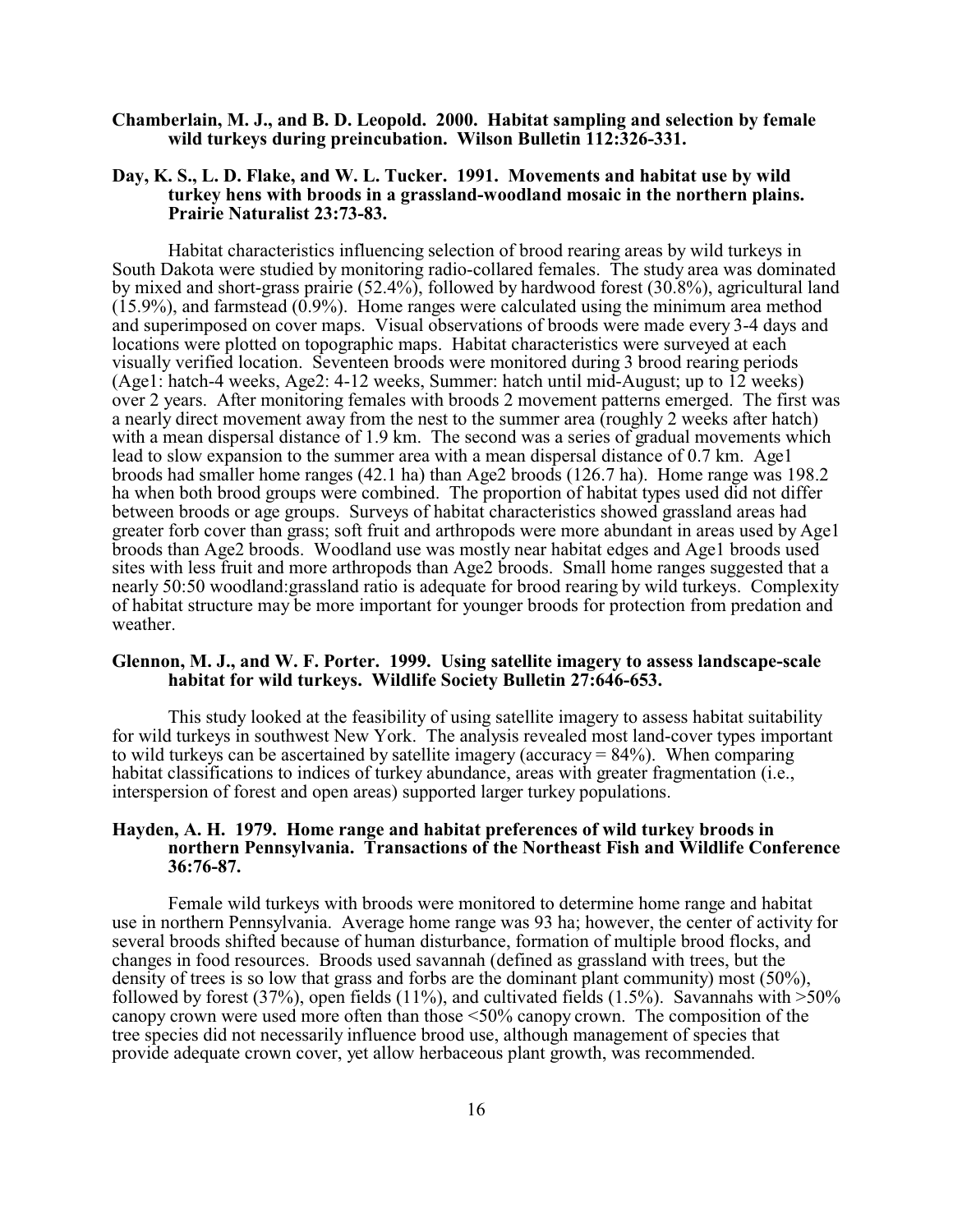- **Katibah, E. F. 1978. Remote sensing-aided assessment of wild turkey habitat. National Wildlife Federation Scientific and Technical Series 4:78-81.**
- **Keegan, T. W. 1997. Brood-rearing habitat use by Rio Grande wild turkeys in Oregon. Great Basin Naturalist 57:220-230.**

#### **Kurzejeski, E. W, and J. B. Lewis. 1990. Home ranges, movements, and habitat use of wild turkey hens in northern Missouri. Proceedings of the National Wild Turkey Symposium 6:67-71.**

Wild turkey density in woodlands in the Midwest can exceed 30 bird/km<sup>2</sup> and it is thought that row crop agriculture is a major influence in maintaining high turkey densities. Radio-tagged female turkeys were monitored to determine annual habitat use and home range. Mean annual home range was 779.9 ha. There was no difference detected in seasonal home range within or between years, but there was a difference in habitat use. Cropland use between years was higher during the first year (34%) than the second year (6%). Conversely, woodlands and old fields were used less during the first year (45% and 14%, respectively) than the second year (60% and 28%, respectively). Distance from the center of the winter home range to the nesting location was 1.4 km. Nest sites were most common in old fields (65%), woodlands (23%), pasture (10%), and cropland (3%). Females with broods used pastures more than females without broods, but use of croplands did not differ between the 2 groups. High use of croplands during winter of the first year could be a function of low acorn production, although croplands used most often were bordered by mature woodlands. Although croplands may be important to wintering turkeys, the importance of croplands may only be secondarily related to acorn production, thus supporting the idea that shifts in seasonal home range and habitat use may be related to food availability. Habitat use data suggested a 50:50 mix of hardwood and open land provided ideal habitat for wild turkeys.

#### **Little, T. W. 1980. Wild turkey restoration in "marginal" Iowa habitat. Proceedings of the National Wild Turkey Symposium 4:45-60.**

Only 7% of Iowa's land surface is forested, and 99% of that forested land is in private ownership. These forest tracts are interspersed throughout agricultural lands and most are not managed properly for wildlife. This paper documents successes and failures in the turkey reintroduction program in Iowa. It examines reasons for failures, present stocking procedures, and current population status. It is often cited that wild turkeys require extensive tracts of standing timber, yet wild turkeys thrive in a landscape without this critical habitat component. The author concluded that wild turkeys are more adaptable and can take advantage of a greater variety of habitat configurations than previously considered.

#### **Miller, D. A., G. A. Hurst, and B. D. Leopold. 1999. Habitat use of eastern wild turkeys in central Mississippi. Journal of Wildlife Management 63:210-222.**

#### **Pack, J. C., R. P. Burkert, W. K. Igo, and D. J. Pybus. 1980. Habitat utilized by wild turkey broods within oak-hickory forests of West Virginia. Proceedings of the National Wild Turkey Symposium 4:213-224.**

The purpose of this study was to define forest characteristics important to wild turkey broods to aid forest wildlife biologists in making better management recommendations to forest managers. Seventeen radio-tagged females with broods were monitored between April-September. Broods used white oak timber stands, wildlife clearings, and pastures most often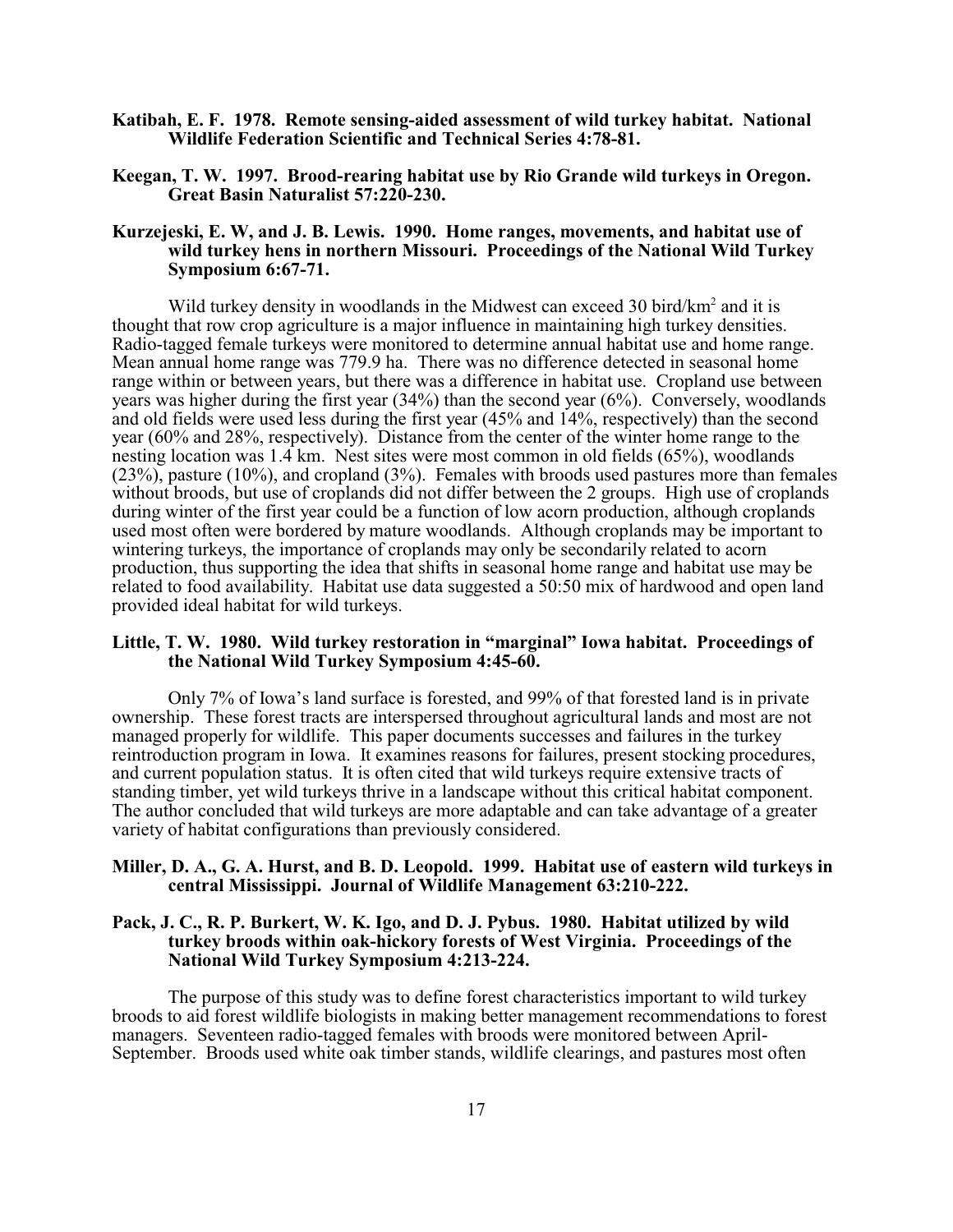while avoiding pine and chestnut oak stands and clearcut areas. Habitats with  $>$ 23 m<sup>2</sup>/ha basal area were avoided and mean stand diameter did not influence use. Although use of open areas was demonstrated by broods, this was dismissed by noting broods actually spent more time in forested areas. Large home range sizes were concluded to be a function of limited food. Recommendations for management did not include creating more openings, but rather thinning forest stands to promote more herbaceous understory growth.

#### **Paisley, R. N., R. G. Wright, and J. F. Kubisiak. 1996. Use of agricultural habitats and foods by wild turkeys in southwestern Wisconsin. Proceedings of the National Wild Turkey Symposium 7:69-73.**

Complaints that wild turkeys were causing damage to agricultural crops prompted this study to determine use of agricultural habitats and foods in Wisconsin. Radio-collared female turkeys were monitored during summer and fall. Food habits were determined by collecting digestive tracts from turkeys observed feeding at least 20 minutes in crop fields. During fall, digestive tracts were collected from hunter harvested birds. Females generally used crop fields more in the summer than fall. During summer, females with broods used crop fields more and forested areas less than females without broods. This data is counter to that presented in earlier works (see Wright et al. 1989) Agricultural foods made up 69% (mostly waste corn) of the spring diet. No corn seedlings were consumed. Other crops consumed included alfalfa, oat seeds, and soybeans. During summer, brood flocks consumed mostly grasshoppers (68%) with poults consuming more animal matter than adults (77% vs. 4%). Adult females consumed more oat seeds than did poults (65% vs. 23%). Agricultural crops dominated fall diets (49%) with waste corn accounting for 39% of the total volume. It was suggested that a poor production of hard mast contributed to the low occurrence (12%) of this food item during fall. The authors concluded that agricultural habitats were important to wild turkeys, and that although damage to crops likely occurs the consumption of agricultural crops is low.

#### **Palmer, W. E., G. A. Hurst, and B. D. Leopold. 1996. Pre-incubation habitat use by wild turkey hens in central Mississippi. Proceedings of the Southeastern Association of Fish and Wildlife Agencies 50:417-427.**

#### **Porter, W. F. 1977. Utilization of agricultural habitats by wild turkeys in southeastern Minnesota. International Congress of Game Biologists 13:319-323.**

Thirty-five radio-collared wild turkeys were monitored to determine the importance of agricultural habitats. Habitat cover types were determined from aerial photos and classified by dominant vegetation. Turkeys spent most of their diurnal time in deciduous hardwoods and agricultural habitats in all seasons. Corn fields were the agricultural areas used during winter, but hayfields and pastures were the agricultural habitats used most often during spring and summer. Although total area is not reported, most of the agricultural habitat was hay fields and fallowed fields. The author concluded that agricultural habitats are essential to successful wild turkey management.

#### **\_\_\_\_\_. 1980. An evaluation of wild turkey brood habitat in southeastern Minnesota. Proceedings of the National Wild Turkey Symposium 4:203-212.**

This study was designed to identify important habitat characteristics for brood rearing wild turkeys in southeastern Minnesota. Radio-tagged female turkeys were monitored during nesting to determine hatching date and females with broods were followed during 4 and 12 week intervals. Habitat use was determined from cover maps of the study area. Brood flocks had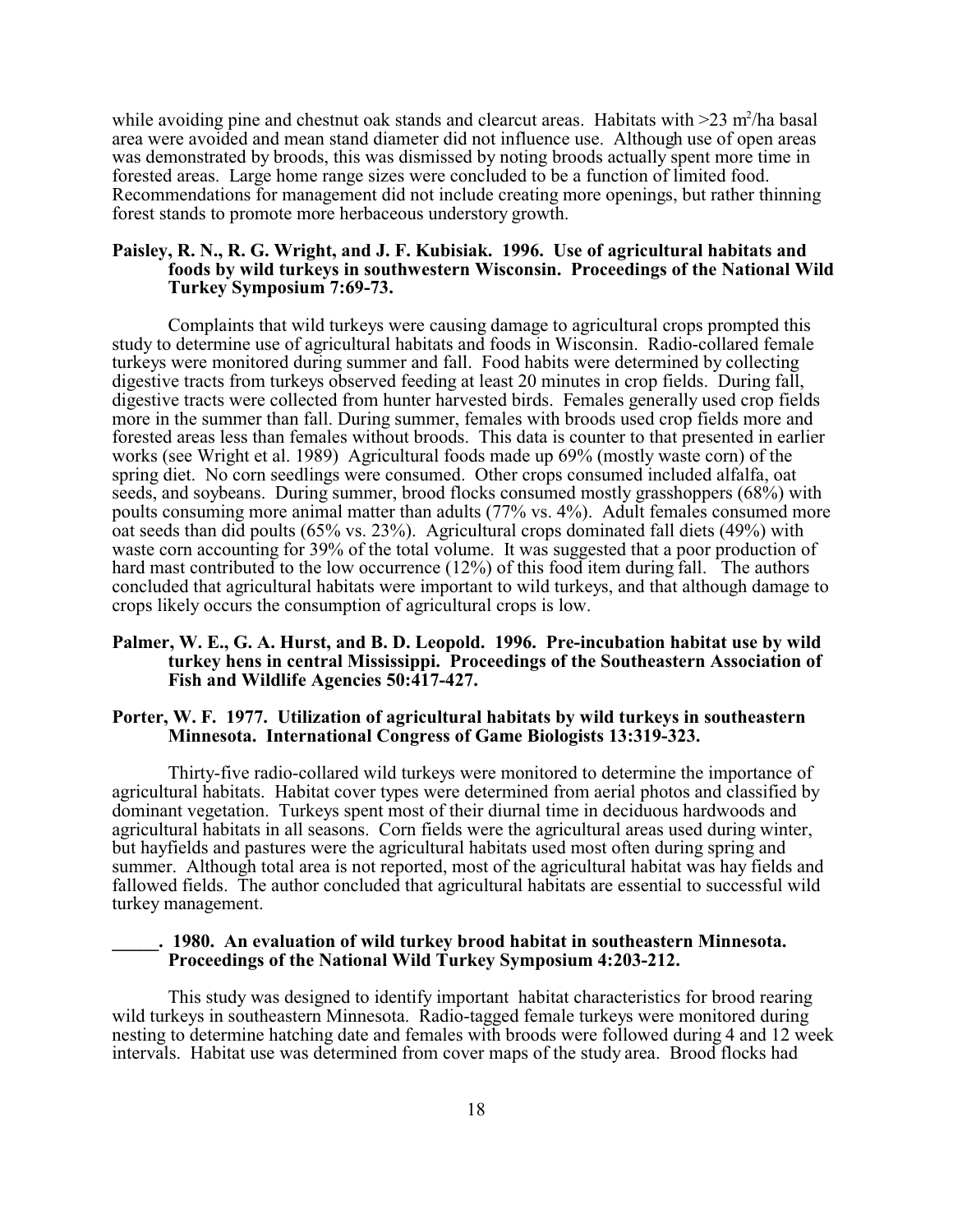summer ranges of 250 ha, although movements were restricted during the first 4 weeks. Ravinehardwood and upland-agriculture were used during 90% of the diurnal period. On average, brood flocks spent 45% of the time in agricultural areas with peak use during week 7. The amount of time spent in agricultural areas was greater in this study than previously reported by other investigators, thus challenging the conventional wisdom that turkeys require large expanses of forest with few openings. The high protein availability in alfalfa fields and complex physical structure of the plant community provide adequate food and cover for wild turkey broods.

#### **Price, K. D., J. E. Ebinger, and R. D. Andrews. 1984. Analysis of Illinois wild turkey habitat. Transactions of the Illinois Academy of Science 77:197-201.**

This was a study of wild turkey habitat in Alexander, Calhoun, Jackson, and Union counties in southern Illinois. Study areas were determined from observations provided by turkey hunters at spring harvest check stations. Habitats were characterized from aerial photos and area calculated using a polar planimeter. Forest areas were surveyed for composition, basal area, dominance, and frequency of tree species. These data were used to calculate an importance value (IV; sensu McIntosh, R. P. 1957). The York Woods. A case history of forest succession in southern Wisconsin. Ecology 38:29-37 and Boggess, W. R. 1964. Trelease Woods, Champaign County, Illinois: woody vegetation and stand composition. Transactions of the Illinois Academy of Science 57:261-271). Alexander, Jackson, and Union counties had more forest and less cultivated land than Calhoun County. Forest areas surveyed were dominated by white oak (IV = 23.2-102.3) and hickories (IV = 21.9-80.5). The understory was comprised mainly of sugar maple (IV = 21.9-80.5) and flowering dogwood (IV = 9.1-51.9). All areas surveyed contained habitat suitable for wild turkeys. All forest areas sampled were in close proximity to agricultural fields and forest openings. Unfortunately, many of the discussion points and conclusions are not based on the data gathered, but the paper does provide some descriptions of historic forest composition in southern Illinois.

#### **Rolley, R. E., J. F. Kubisiak, R. N. Paisley, and R. G. Wright. 1998. Wild turkey population dynamics in southwestern Wisconsin. Journal of Wildlife Management 62:917-925.**

#### **Ross, A. S, and G. A. Wunz. 1990. Habitat used by wild turkey hens during summer in oak forests in Pennsylvania. Proceedings of the National Wild Turkey Symposium 6:39-43.**

This study examined habitat use by wild turkey broods in an area where forest openings and herbaceous ground vegetation were scarce. Females with broods chose habitats with a denser tree canopy, less woody ground cover, and denser herbaceous ground cover than was available. Adult females with broods were found most often in bottomlands with low slopes; subadult females with broods were found most often in upland sites. Female turkeys were able to successfully raise broods in areas with few clearings, but broods were commonly found in or near these clearings.

- **Speake, D. W., T. E. Lynch, W. J. Fleming, G. A. Wright, and W. J. Hamrick. 1975. Habitat use and seasonal movements of wild turkeys in the southeast. Proceedings of the National Wild Turkey Symposium 3:122-130.**
- **Swanson, D. A., J. C. Pack, C. I. Taylor, P. W. Brown, and D. E. Samuel. 1994. Habitat use of wild turkey hens in northwestern West Virginia. Proceedings of the Southeastern Association of Fish and Wildlife Agencies 48:123-133.**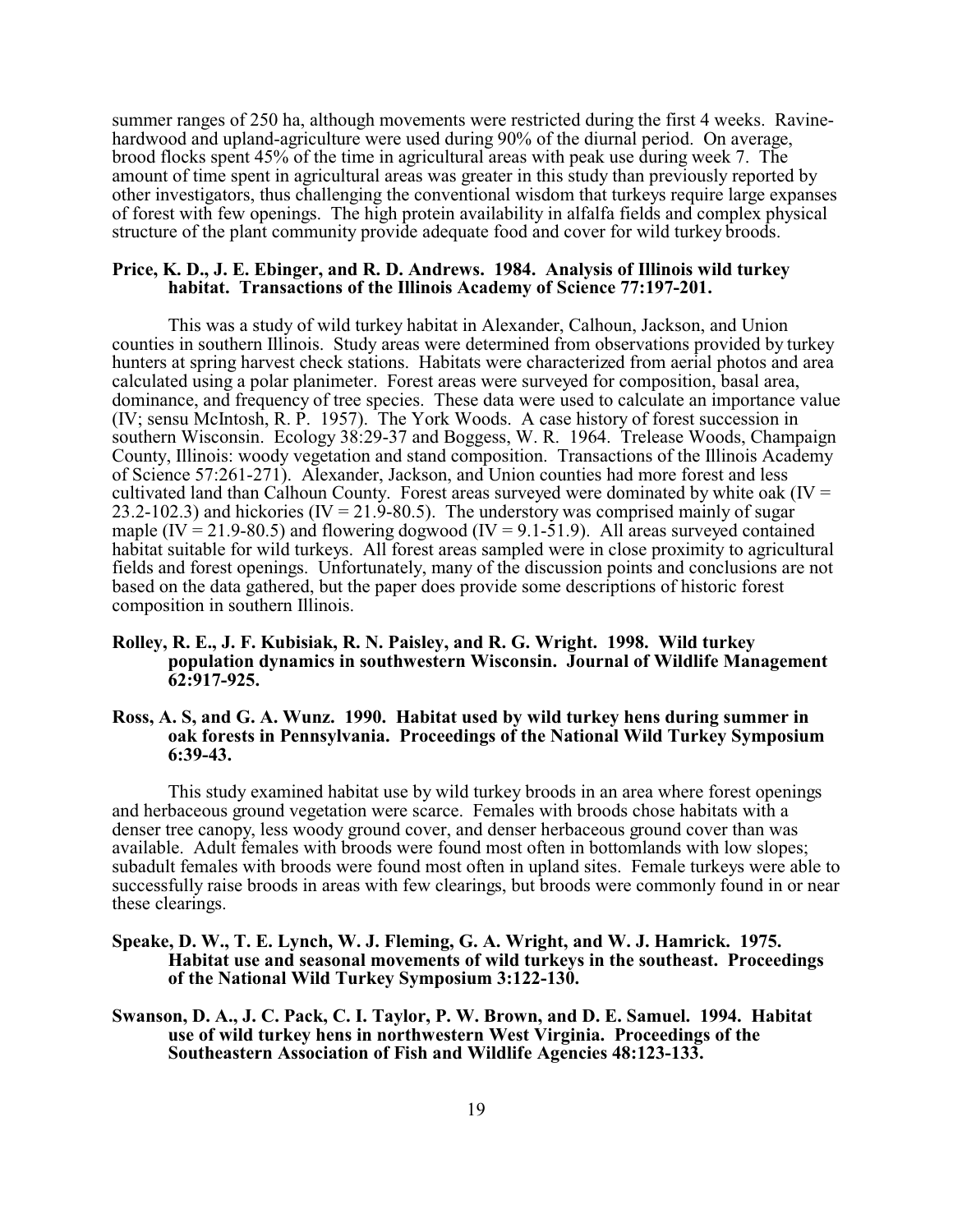#### **Vander Haegen, W. M., M. W. Sayre, and J. E. Cardoza. 1991. Nesting and brood rearing habitat use in a northern wild turkey population. Transactions of the Northeast Section of The Wildlife Society 48:113-119.**

Objectives of this study were to characterize vegetation structure at wild turkey nest sites and determine habitat use of turkey broods in a landscape dominated by agriculture. Most nests were placed in forested habitats, with ground cover averaging 30.3 cm in height with 40% cover. Nests in croplands and old fields were concealed in dense herbaceous vegetation. Radio-tagged female turkeys with broods were monitored to determine habitat use. Most habitats were not used in proportion to availability. Young broods used croplands and old fields more than forested areas, whereas older broods used cropland and mixed-wood habitats. Nest site selection was related to cover and brood-rearing habitat. Nesting near brood rearing habitat may be energetically advantageous especially for late hatching broods. Agricultural areas may be important for brood rearing for the food and cover they provide to poults while allowing adults the opportunity to watch for predators.

#### **Vangilder, L. D., and E. W. Kurzejeski. 1995. Population ecology of the eastern wild turkey in northern Missouri. Wildlife Monographs 130:1-50.**

#### **Williams, M. W., D. B. Gibbs, T. H. Roberts, and D. L. Combs. 1997. Habitat use by wild turkey broods in Tennessee. Proceedings of the Southeastern Association of Fish and Wildlife Agencies 51:457-466.**

Radio-tagged female wild turkeys with broods were monitored between May-August to determine habitats in western Tennessee important for brood rearing. Invertebrates were collected in bottomland hardwood and open areas (mostly old pastures dominated by fescue (*Festuca arundinacea*) to determine food availability. Females with broods used bottomland hardwood most during the 4 weeks following hatching, followed by upland hardwoods, openings, and bottomland pines. Upland hardwoods ranked highest in use when broods were >4 weeks, followed by upland pine, bottomland hardwood, and openings; however, the amount of use did not differ between these habitat types. Invertebrate biomass was greater in openings than bottomland hardwood. Bottomland hardwoods appear to be an important component to females when rearing broods, which is contrary to previously published research. Although invertebrate biomass was lower in bottomland hardwood, it was probably sufficient to met the energetic demands of poults. Forested areas containing low-growing herbaceous vegetation, which provides concealment from predators, may be more important than food abundance to female turkeys with young poults.

#### **Wright, R. G., R. N. Paisley, and J. F. Kubisiak. 1989. Farmland habitat use by wild turkeys in Wisconsin. Proceedings of the Eastern Wildlife Damage Control Conference 4:120-126.**

This study was initiated to address concerns regarding crop depredation by wild turkeys in Wisconsin. Radio collared turkeys were monitored between May-August to determine use of crop fields, non-crop fields, and forestland. Summer food habits were determined by collecting crops and gizzards from birds observed feeding in crop fields for at least 30 minutes. Overall results suggest that use of crop fields is lower than use of forestland. Females with broods used crop fields most  $(13%)$ , followed by males  $(7%)$ , and broodless females  $(6%)$ . However, females with broods used non-crop fields in greater proportion than was available. Three adult females and 15 poults were collected for food habits analysis. Adult females fed mostly on plant matter (79%) which consisted mostly of oats (53%), alfalfa (13%), and other wild plants (13%). Poult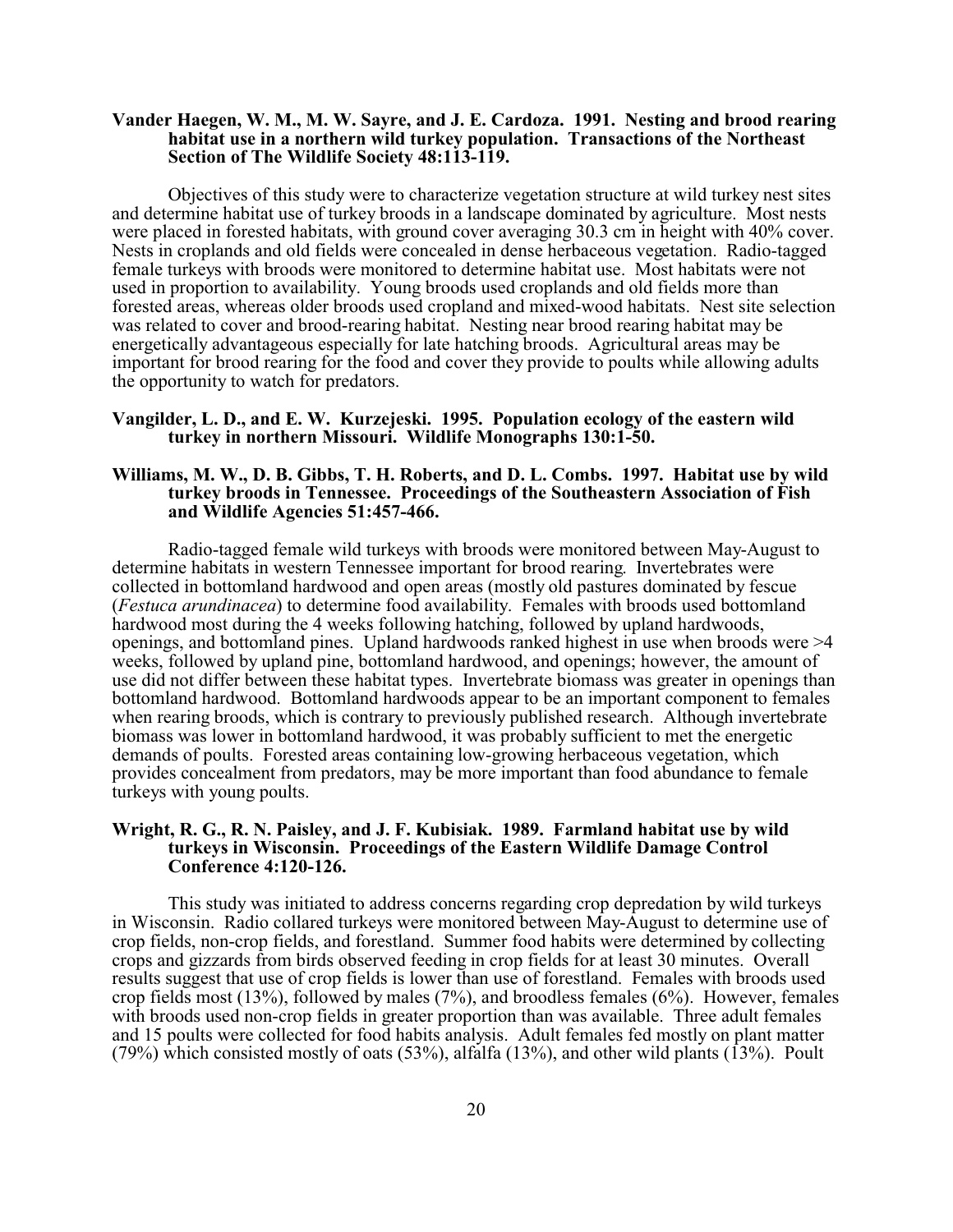crops contained mostly animal matter (87%), but also contained oats (9%) and other wild plants (2%). Habitat use data supported previous research; however, unlike other food habit studies, the data suggested brood flocks in Wisconsin were more dependent on animal matter.

#### **Wunz, G. A. 1990. Relationship of wild turkey populations to clearings created for brood habitat in oak forests in Pennsylvania. Proceedings of the National Wild Turkey Symposium 6:32-38.**

This well-designed 20-year study looked at the importance of forest openings as habitat for wild turkey broods. Baseline data was collected for 5 years on 2 78 km<sup>2</sup> forested areas. Clearings were created on 1 area and the other area served as a control during years 5-10. During years 10-15 the initial control area became the treatment area and vice versa. A third area was also used with baseline data collected and control and treatment areas used on east and west halves of the area, then switched at year 10. Although turkey populations were monitored in years 15-20 it was unclear if any experimental areas were maintained. Wild turkeys were monitored using radio telemetry, surveillance cameras, and periodic site inspections. Turkey sign was observed in almost all clearings. Use of clearings increased as much as 56% during spring and summer. Clearings used most by turkey broods had moderate grass cover bordered by shrubs or low overhead canopy cover. Summer and winter population surveys indicated more turkeys were using areas with clearings than areas without clearings. Other factors, such as tree loss from gypsy moth infestation and human disturbance from building construction and fuelwood cutting, complicated associating increasing wild turkey densities with forest clearings.

#### **HOME RANGE**

**Day, K. S., L. D. Flake, and W. L. Tucker. 1991. Movements and habitat use by wild turkey hens with broods in a grassland-woodland mosaic in the northern plains. Prairie Naturalist 23:73-83.**

See annotation in habitat use section.

**Hayden, A. H. 1979. Home range and habitat preferences of wild turkey broods in northern Pennsylvania. Transactions of the Northeast Fish and Wildlife Conference 36:76-87.**

See annotation in habitat use section.

#### **Kurzejeski, E. W, and J. B. Lewis. 1990. Home ranges, movements, and habitat use of wild turkey hens in northern Missouri. Proceedings of the National Wild Turkey Symposium 6:67-71.**

See annotation in habitat use section.

#### **Porter, W. F. 1977. Home range dynamics of wild turkeys in southeastern Minnesota. Journal of Wildlife Management 41:434-437.**

Radio-collared turkeys were monitored to determine home range movements. Winter home ranges were smallest for all sex and age classes. Movements increased during spring, with home ranges as much as 10 times larger than in winter. Movement during spring was smallest by adult males and largest by juvenile females. Home ranges of females with broods increased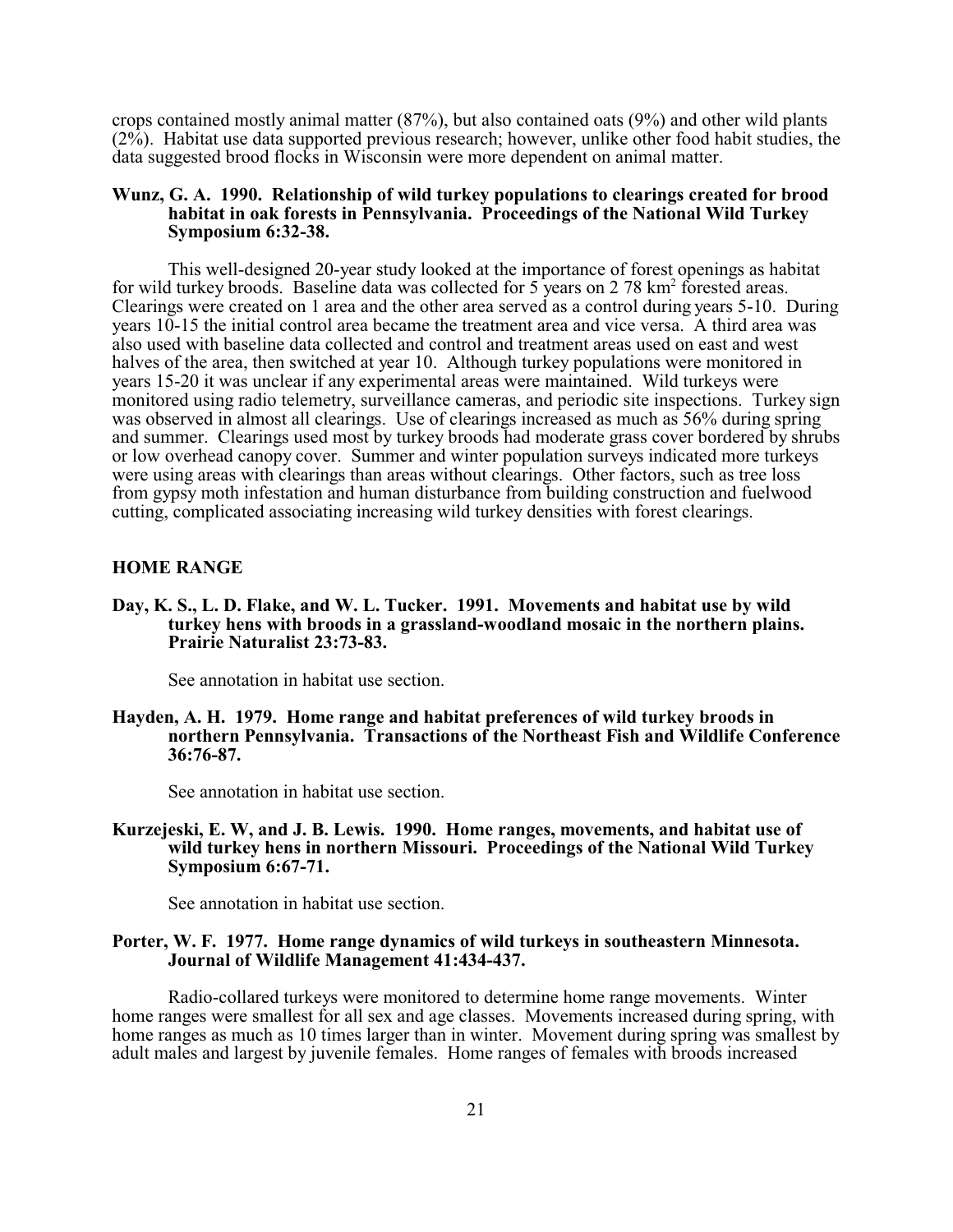throughout summer (June through August). The author concluded that winter home range was restricted by snow depth. Reproductive behavior influenced spring movements. Movements by females with broods was in response to food resources. A weakness of this paper was the small sample sizes used to determine home range (*n* ranged between 1-5 birds).

- **Rolley, R. E., J. F. Kubisiak, R. N. Paisley, and R. G. Wright. 1998. Wild turkey population dynamics in southwestern Wisconsin. Journal of Wildlife Management 62:917-925.**
- **Speake, D. W., T. E. Lynch, W. J. Fleming, G. A. Wright, and W. J. Hamrick. 1975. Habitat use and seasonal movements of wild turkeys in the southeast. Proceedings of the National Wild Turkey Symposium 3:122-130.**
- **Vangilder, L. D., and E. W. Kurzejeski. 1995. Population ecology of the eastern wild turkey in northern Missouri. Wildlife Monographs 130:1-50.**
- **Wigley, T. B., J. M. Sweeney, M. E. Garner, and M. A. Melchoirs. 1986. Wild turkey home ranges in the Ouachita Mountains. Journal of Wildlife Management 50:540- 544.**

#### **POPULATION MONITORING**

#### **Cobb, D. T., D. L. Francis, and R. W. Etters. 1996. Validating a wild turkey population survey using cameras and infrared sensors. Proceedings of the National Wild Turkey Symposium 7:213-218.**

The Florida Game and Freshwater Fish Commission used TrailMaster® cameras with infrared sensors to validate their Bait Station Transect Survey (BSTS) method of population monitoring. Cameras were set in such a way that all turkeys entering the survey area were photographed; therefore, the camera counts were considered complete population counts. Bait Station Transect Survey protocol established a 7-day pre-survey baiting period, followed by a 14 day survey period. Visits during BSTS overlapped slightly with peak use periods documented by cameras. Photographs documented 154 unique visits, whereas BSTS only documented turkeys on 7 of 70 visits. Most individuals photographed could be identified to age and sex. Surveys suggest that a 7-day sampling period is adequate to index turkey populations. Bait Station Transect Surveys did not provide the data to adequately determine turkey populations. Visibility of vehicles and surveyors were probably the cause of low turkey counts from the BSTS method. Cameras with infrared sensors can be a powerful tool to validate current survey methods or as a substitute to collect population data.

#### **Kimmel, R. O., J. H. Poate, and M. R. Riggs. 1996. Spatial handling of wild turkey survey data using geographic information system mapping procedures. Proceedings of the National Wild Turkey Symposium 7:219-223.**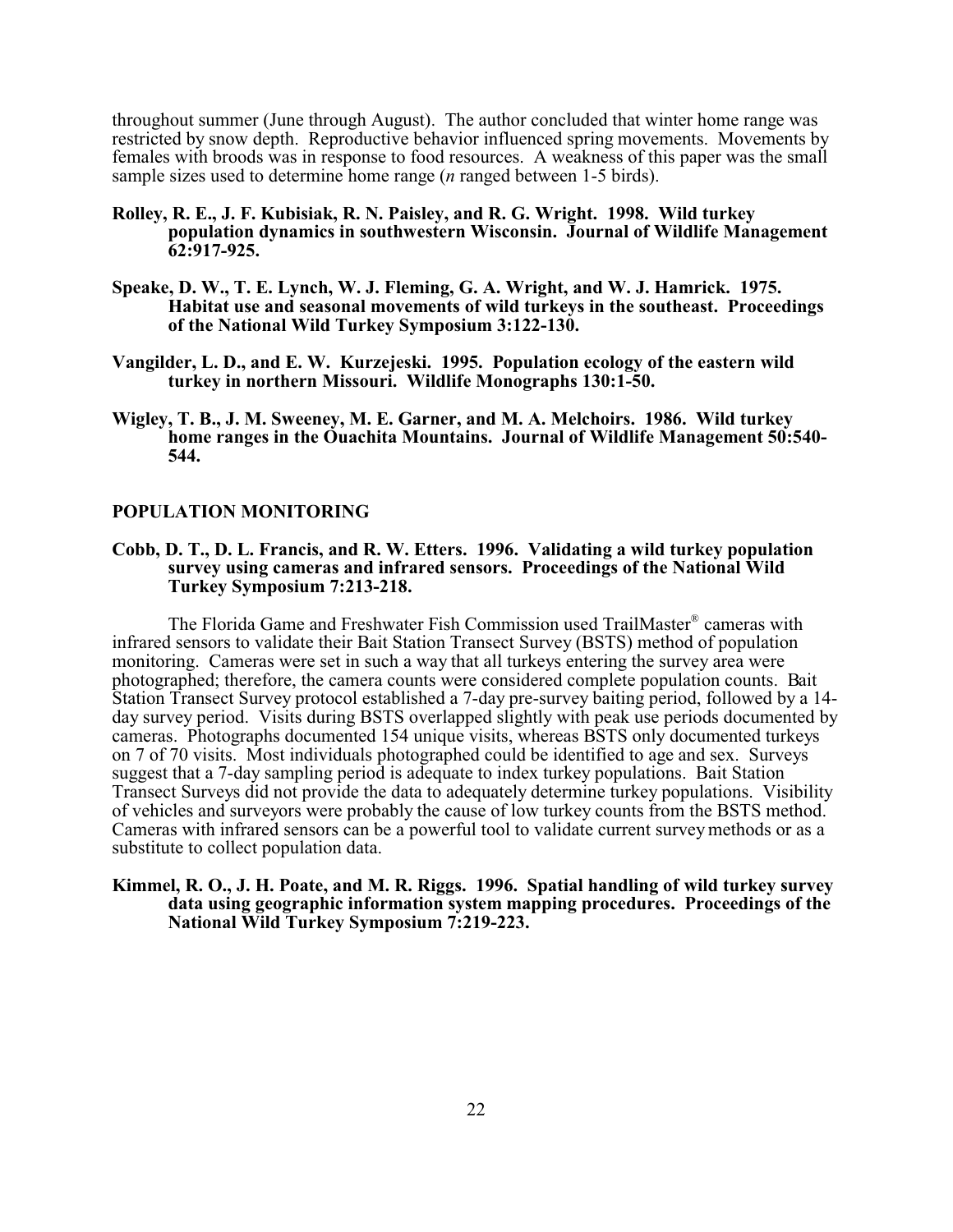#### **INTERNET SITES WITH INFORMATION ABOUT CROP DAMAGE BY TURKEYS AND OTHER WILDLIFE. ALL URLS WERE ACTIVE AS OF JUNE 2003.**

http://www.dnr.state.wi.us/org/land/wildlife/hunt/turkey/crpdmge.htm

Link to Internet Center for Wildlife Damage Management.

http://www.exnet.iastate.edu/Publications/PM1302F.pdf

Managing Iowa Wildlife: Wild Turkeys.

Gives biology and management information. Addresses crop depredation issues and provides line drawings for wildlife crop damage by turkeys and other species.

#### http://birddamage.com/turkeys.html

This site offers "3 non-harmful ways to control turkeys" with their deterrent products.

#### <http://www.state.nd.us/lr/99memos/19005.html>

Prepared by the North Dakota Legislative Council staff for the Agriculture Committee July 1999.

Addresses damage caused by wild game and hunters. There is a small section that deals specifically with turkey damage, but most of the damage is "feeding and defecating on feed piles." Provides information about how other states deal with wildlife damage problems.

#### <http://www.dnr.state.wi.us/org/land/wildlife/damage/>

Wisconsin Department of Natural Resources wildlife damage page. Provides information on different animal damage programs.

#### <http://www.wildlifedamagecontrol.com/turkeycontrol.htm>

Describes a few circumstances of turkeys in suburban situations.

<http://www.berrymaninstitute.org/internetpubs.htm#birds>

A good site with links to general animal damage documents, but none specific to turkeys.

#### <http://www.ext.usu.edu/publica/natrpubs.htm>

This site contains links to several different wildlife damage publications. There are species-specific links are useful for providing descriptions of damage.

#### <http://www.ext.usu.edu/publica/natrpubs/pest3.pdf>

This is an online version of the Utah Vertebrate Pest Control Study Manual. It does not contain information about turkeys; however, it does provide descriptions of the damage caused by other birds, as well as mammals.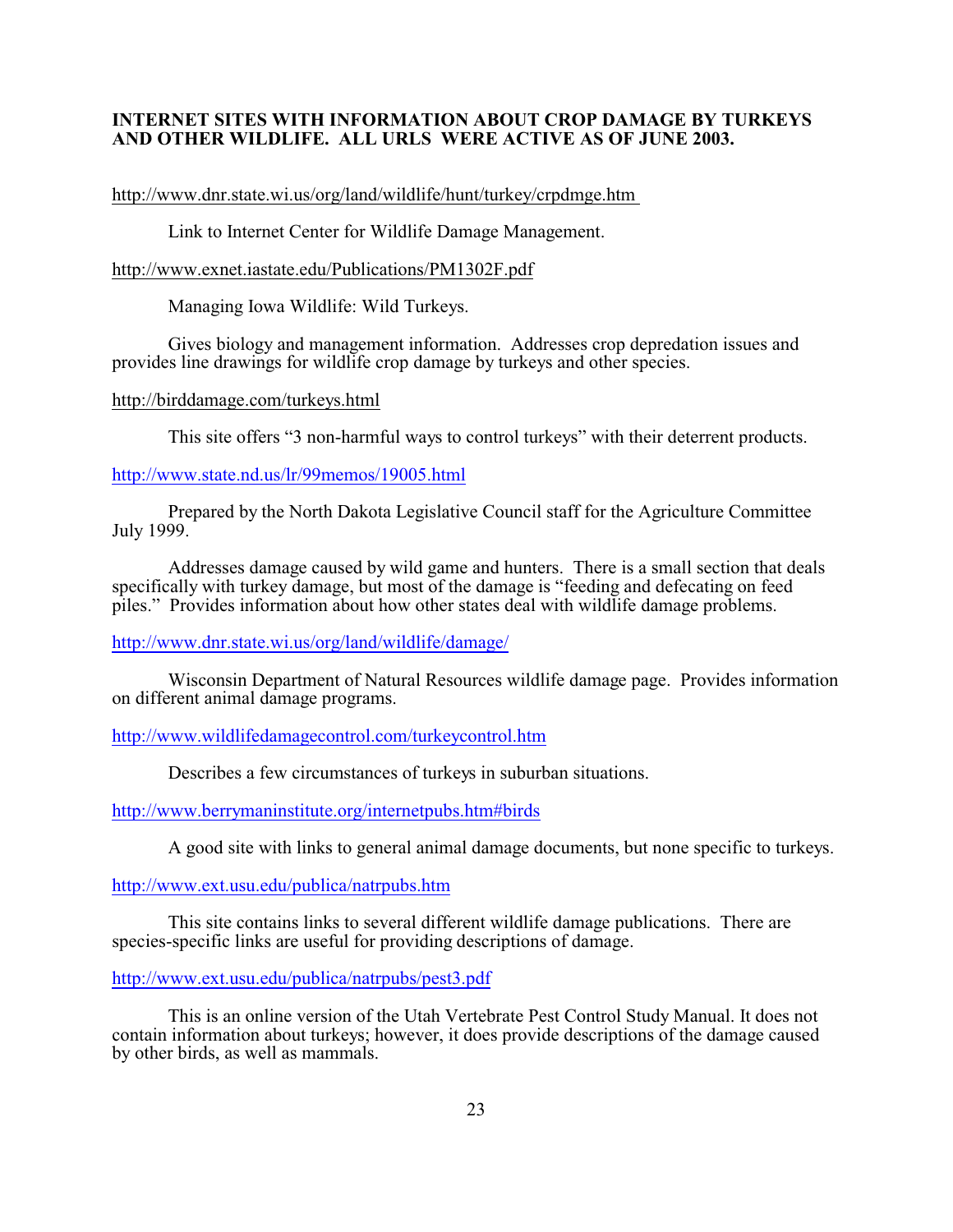ATTACHMENT

GREENE 2003